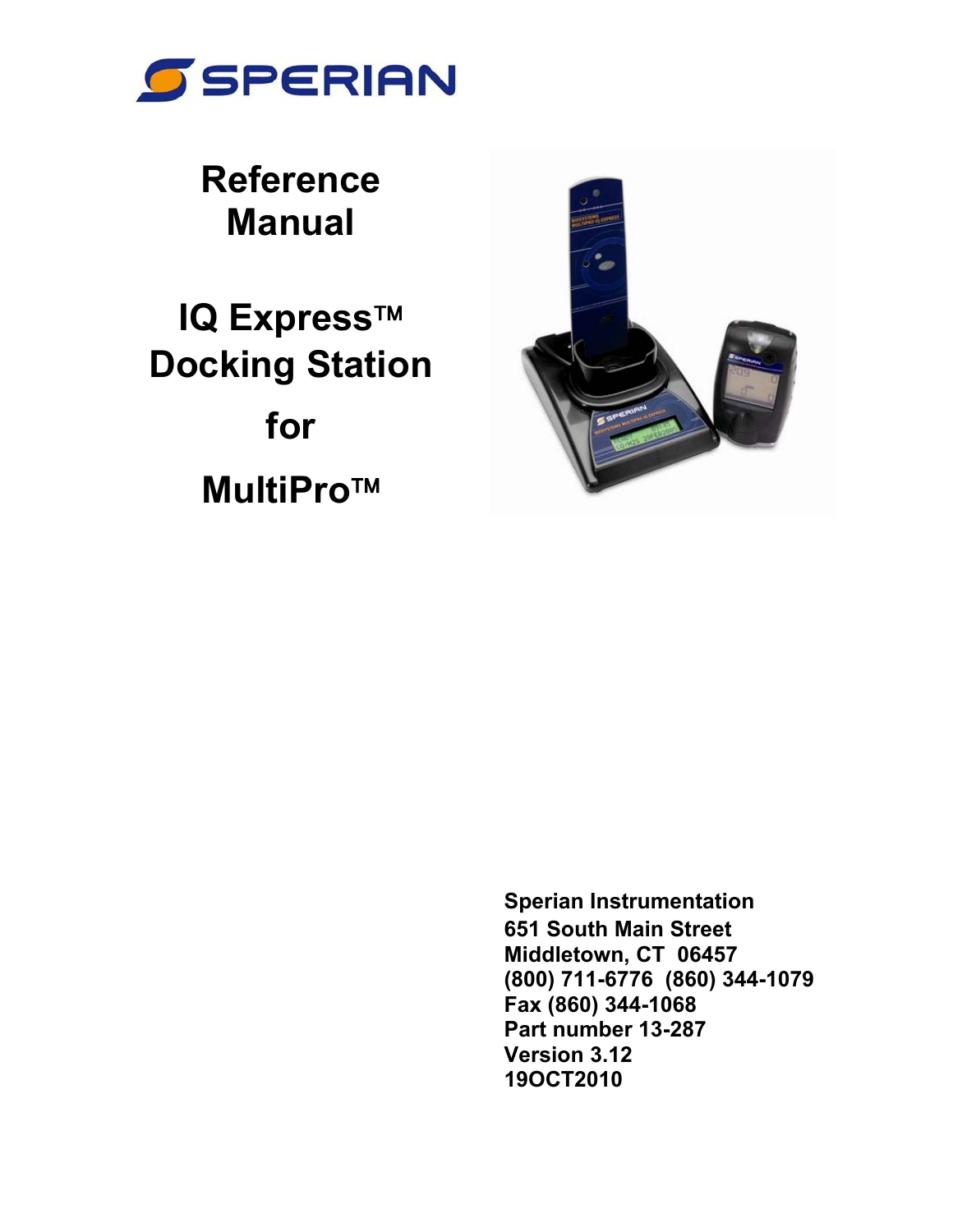# **AWARNING**

**THE MULTIPRO IQ EXPRESS IS DESIGNED TO INTERFACE WITH SPERIAN GAS DETECTORS.** 

**SPERIAN GAS DETECTORS HAVE BEEN DESIGNED FOR THE DETECTION OF DEFICIENCIES OF OXYGEN, ACCUMULATIONS OF FLAMMABLE GASES AND VAPORS AND ACCUMULATIONS OF TOXIC VAPORS.** 

**IN ORDER TO ENSURE THAT THE USER IS PROPERLY WARNED OF POTENTIALLY DANGEROUS ATMOSPHERIC CONDITIONS, IT IS ESSENTIAL THAT THE INSTRUCTIONS IN THIS MANUAL AND THE OPERATIONS AND/OR REFERENCE MANUAL(S) FOR THE GAS DETECTOR(S) BE READ, FULLY UNDERSTOOD, AND FOLLOWED.** 

**THIS MANUAL IS NOT INTENDED TO REPLACE THE OPERATIONS AND/OR REFERENCE MANUALS FOR THE GAS DETECTOR. THIS MANUAL IS ONLY DESIGNED TO AID IN THE INSTALLATION AND OPERATION OF THE IQ EXPRESS SYSTEM AND SHOULD BE USED IN CONJUNCTION WITH THE INSTRUMENT REFERENCE OR OPERATIONS MANUAL AT ALL TIMES.** 

> **MultiPro IQ Express Reference Manual Sperian Instrumentation Part Number 13-287 Version 3.11 Copyright 2009 by Sperian Instrumentation, LLC Middletown, Connecticut 06457**

> > **All rights reserved.**

**No page or part of this operation manual may be reproduced in any form without written permission of the copyright owner shown above.** 

**Sperian Instrumentation reserves the right to correct typographical errors.**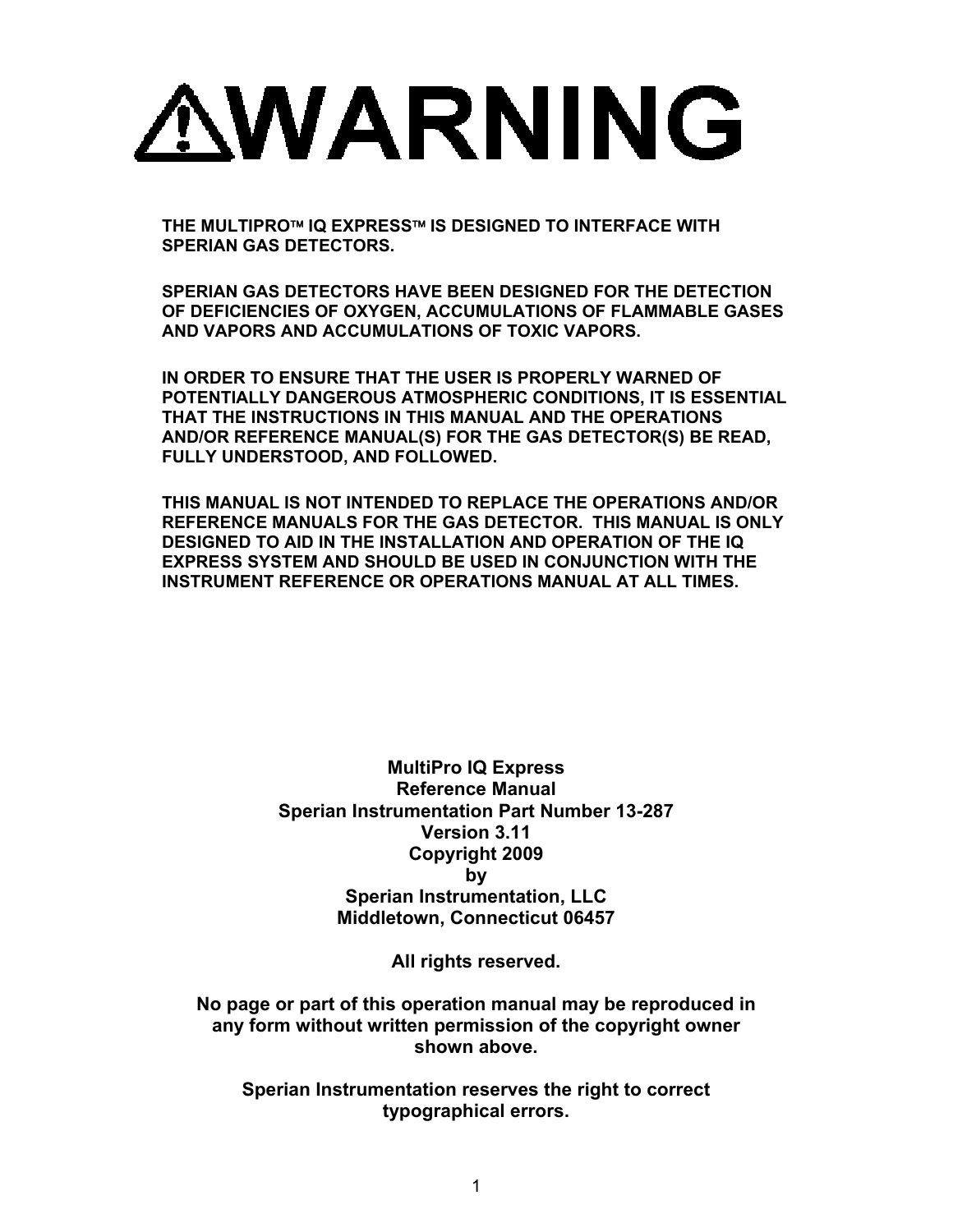# **Table of Contents**

| 3<br><b>Warnings and Cautions</b> |                                                                                       |                         |
|-----------------------------------|---------------------------------------------------------------------------------------|-------------------------|
| А.                                | <b>Signal Words</b>                                                                   | 3                       |
| 1.Overview                        |                                                                                       | 4                       |
| 1.1                               | Tests and record keeping                                                              | 4                       |
| 1.2                               | <b>PC Connection</b>                                                                  | $\overline{\mathbf{4}}$ |
| 1.2.1                             | <b>USB Connection</b>                                                                 | $\overline{\mathbf{4}}$ |
| 1.2.2                             | <b>Ethernet Connection and E-mail</b>                                                 | $\overline{4}$          |
| 1.3                               | <b>PC Requirements</b>                                                                | 5                       |
| 1.4                               | <b>Instrument Firmware Requirements</b>                                               | 5                       |
| 1.5                               | <b>Power Requirements</b>                                                             | 5                       |
| 1.5.1                             | Dock with direct USB Connection to PC                                                 | $\mathbf 5$             |
| 1.5.2                             | Multi-Dock Setup with USB Connection                                                  | 5<br>5                  |
| 1.6<br>1.7                        | Sensor compatibility<br><b>Default Calibration Gas Settings</b>                       | 5                       |
|                                   |                                                                                       | 5                       |
| 1.8<br>1.9                        | <b>Calibration Gas Cylinder Regulator Requirements</b><br><b>Dock Location</b>        | 5                       |
|                                   | 1.10 Delivery                                                                         | 5                       |
|                                   |                                                                                       |                         |
| 2.Installation                    |                                                                                       | 5                       |
| 2.1                               | <b>Installation Overview</b>                                                          | $\,6$                   |
| 2.2                               | IQ Administrator Pro and PostgreSQL Database Server Installation                      | 6<br>$\,6$              |
| 2.3<br>2.4                        | IQ Database Manager Software Installation                                             | 6                       |
| 2.5                               | MultiPro IQ Express PC Software Installation                                          | 8                       |
| 2.6                               | Install IQ Administrator Pro and PostgreSQL database<br><b>Power and Connectivity</b> | 8                       |
| 2.6.1                             | PC - Single Dock via USB                                                              | 8                       |
| 2.6.2                             | PC - Multi Dock via USB                                                               | 8                       |
| 2.7                               | Connecting the Calibration Gas Cylinder to the Dock(s)                                | 8                       |
| 2.7.1                             | Single Cylinder to Single Dock                                                        | $\boldsymbol{9}$        |
| 2.7.2                             | Single Cylinder to Multiple Docks                                                     | 9                       |
| 2.7.3                             | <b>Fresh Air Port Instructions</b>                                                    | 10                      |
|                                   | Fresh Air Filter                                                                      | 11                      |
|                                   | Providing Fresh Air in a Contaminated Environment                                     | 11                      |
|                                   | Option 1: Using a Gas Cylinder to Provide Fresh Air to the Dock                       | 11                      |
|                                   | Option 2: Using a Sealed Conduit to Provide Fresh Air to the Dock                     | 12 <sub>2</sub>         |
|                                   | Multi-Dock Setups with Fresh Air Manifold                                             | 12 <sub>2</sub>         |
| 2.8                               | Initial PC- Dock Connection                                                           | 13                      |
| 2.8.1<br>2.8.2                    | PC screens<br>Dock screens                                                            | 13<br>13 <sup>°</sup>   |
|                                   |                                                                                       |                         |
| 3.Software                        |                                                                                       | 14                      |
| 3.1                               | Dock Status (USB Connection)                                                          | 14                      |
| 3.2                               | Dock Controls and Instrument Status                                                   | 15                      |
| 3.2.1                             | Dock Configuration<br>Hardware Configuration                                          | 15<br>15 <sub>1</sub>   |
|                                   | <b>Connection Speed</b>                                                               | 15                      |
|                                   | <b>Audible Alarm Sensitivity Controls</b>                                             | 15                      |
|                                   | <b>AC Power</b>                                                                       | 16                      |
|                                   | <b>Pump Diagnostics</b>                                                               | 16                      |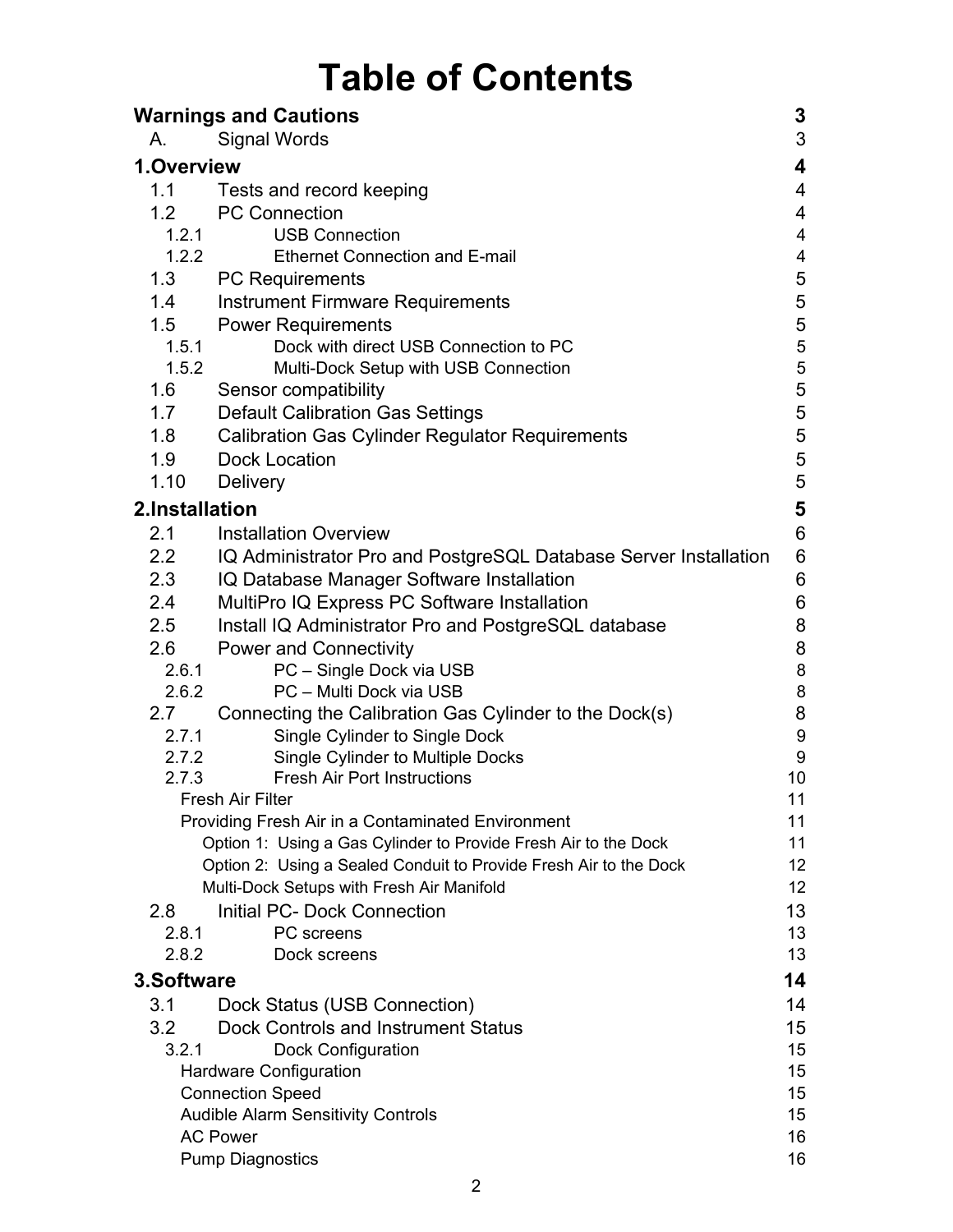|                     | <b>LCD Contrast Control</b>                                    | 16       |
|---------------------|----------------------------------------------------------------|----------|
|                     | <b>Status After Test</b>                                       | 16       |
| <b>Battery</b>      |                                                                | 16       |
|                     | <b>Calibration Interval</b>                                    | 16       |
|                     | <b>Gas Configuration</b>                                       | 17       |
|                     | Saving new settings                                            | 17       |
|                     | Dock LCD Display                                               | 17       |
|                     | <b>Ethernet Controls</b>                                       | 17       |
| 3.2.2               | Instrument Tab                                                 | 18       |
| 3.3                 | <b>Advanced Settings / Passcode</b>                            | 18       |
| <b>4.Dock Use</b>   |                                                                | 20       |
| 4.1                 | <b>Test Sequence</b>                                           | 20       |
| 4.2                 | <b>IrDA Connection Issues</b>                                  | 21       |
| 4.2.1               | <b>Connection Lost</b>                                         | 21       |
| 4.2.2               | <b>Outright Failure to Connect</b>                             | 21       |
| 4.3                 | <b>Test Failures</b>                                           | 22       |
| 4.3.1               | No gas detected                                                | 22       |
| 4.3.2               | Span calibration failure                                       | 22       |
| 4.3.3<br>4.3.4      | Alarm test failure<br><b>PC Aborted Test</b>                   | 22<br>22 |
|                     |                                                                |          |
| <b>5.Menu Items</b> |                                                                | 22       |
| 5.1                 | File Menu                                                      | 22       |
| 5.2                 | <b>Tools Menu</b>                                              | 22       |
| 5.2.1<br>5.2.2      | <b>Dock</b><br>MultiPro                                        | 22<br>23 |
| 5.2.3               | Certificates                                                   | 23       |
| 5.2.4               | <b>Session Downloading</b>                                     | 24       |
| 5.3                 | Help Menu                                                      | 24       |
| 5.3.1               | <b>Check for Update</b>                                        | 24       |
| 5.3.2               | About IQ Express                                               | 24       |
|                     | <b>6.Software Upgrades</b>                                     | 24       |
|                     | <b>Appendix A: USB Architecture with Network Access</b>        | 25       |
|                     | <b>Appendix B: Calibration Frequency</b>                       | 26       |
|                     | <b>Sperian Instrumentation Warranty Gas Detection Products</b> | 27       |

### **Warnings and Cautions**

### **A. Signal Words**

The following signal words, as defined by ANSI Z535.4-1998, are used in the MultiPro IQ Express Reference Manual.

**ADANGER** indicates an imminently hazardous situation which, if not **avoided, will result in death or serious injury.** 

*AWARNING* indicates a potentially hazardous situation which, if not **avoided, could result in death or serious injury.** 

**ACAUTION** indicates a potentially hazardous situation, which if not **avoided, may result in moderate or minor injury.** 

**CAUTION used without the safety alert symbol indicates a potentially hazardous situation which, if not avoided, may result in property damage.**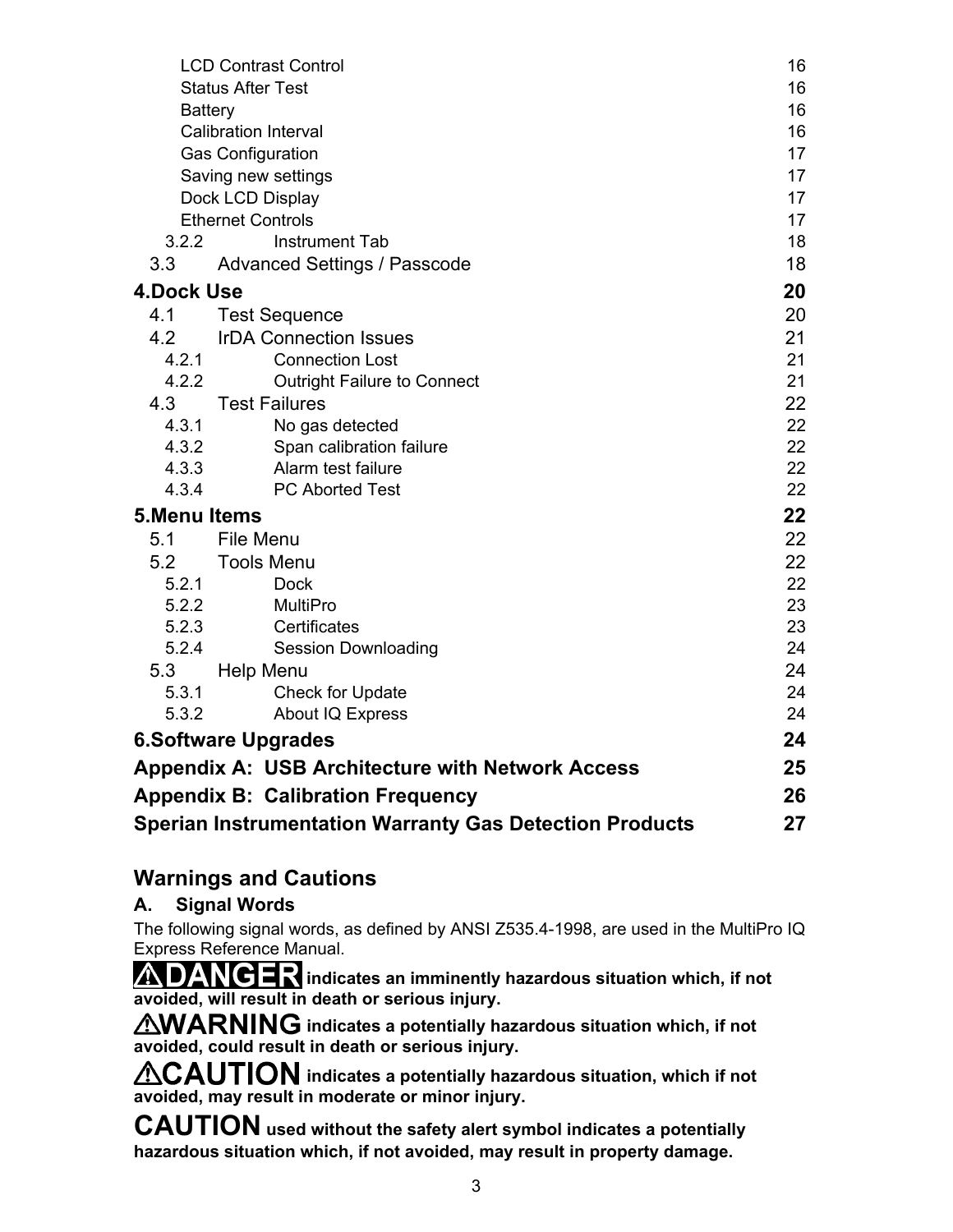### **1. Overview**

The MultiPro IQ Express Docking Station is an automatic calibration station for use with MultiPro Gas Detectors. The MultiPro IQ Express Docking Station automatically performs up to eight critical tests including sensor identification, instrument performance, bump and alarm tests and record-keeping procedures in 1 minute. The station also retains a historical record of testing and instrument maintenance in the system's onboard memory.

The MultiPro IQ Express Docking Station may be operated as a stand-alone calibration station, or may be connected to a PC via USB cable for increased control over system operations.

When the Dock is operated without a PC interface, it will operate with the last set of calibration gas settings that were uploaded into the instrument.

Unless otherwise specified at the time of purchase, all MultiPro IQ Express Docks are shipped from Sperian Instrumentation configured for instruments containing LEL,  $O_2$ , CO and  $H_2S$  sensors with the standard calibration gas settings. In the event that the dock is to be used as a stand-alone calibration station with nonstandard alarm settings, the dock must be reprogrammed with the MultiPro IQ Express Software.

The IQ Express Configuration Software must be loaded onto the PC prior to completing the USB connection.

**Note: Do not connect the MultiPro IQ Express Dock to the PC until the software has been installed.** 

### **1.1 Tests and record keeping**

The MultiPro IQ Express Docking Station automatically performs the following procedures whenever an instrument is placed in the dock.

- Instrument identification
- Battery test
- Audible alarm test
- Visual alarm test
- Vibrating alarm test (if applicable)
- Fresh air calibration
- Bump test
- Record-keeping

 Datalogger and Eventlogger download (Dock must be connected to PC) In the event that an instrument fails the bump test, or if the instrument's calibration due date has passed, the MultiPro IQ Express Docking Station will automatically proceed to a full calibration without further intervention from the user.

**Note: The MultiPro IQ Express Dock only tests the sensors that are currently detected by the MultiPro. The MultiPro only displays readings for sensors that are actively detected by the instrument. If the MultiPro does not show gas readings for a specific sensor on the instrument display, then it is not detecting that sensor.** 

If the instrument fails any of the tests listed above, the MultiPro IQ Express Dock will notify the user through the display on the dock, and through the PC if the dock is connected to a computer and the software is running.

Results of tests and calibration attempts are stored in the dock and uploaded to the PC if the software has been loaded and the USB connection is active.

### **1.2 PC Connection**

PC Software must be installed prior to connecting the MultiPro IQ Express Dock to the PC. An overview of the installation procedure is given below in section 2.1.

### **1.2.1 USB Connection**

Every MultiPro IQ Express Dock can be connected to the PC via the PC's USB port.

#### **Note: USB cable length from PC to dock may not exceed 10 feet.**

**1.2.2 Ethernet Connection and E-mail**  MultiPro IQ Express Docks with the Ethernet upgrade may be connected to the PC via USB or via a network. For Ethernet Connection instructions, follow the directions given in the IQ Express Ethernet Instructions booklet.

Docks that are connected by Ethernet have additional controls at the PC to ping the dock, to view the Ethernet settings and to view and test the e-mail system. In the MultiPro IQ Express, e-mail may be sent by the dock to a single e-mail address when a fault is detected at the dock, but for no other reason. The dock must be connected to a network via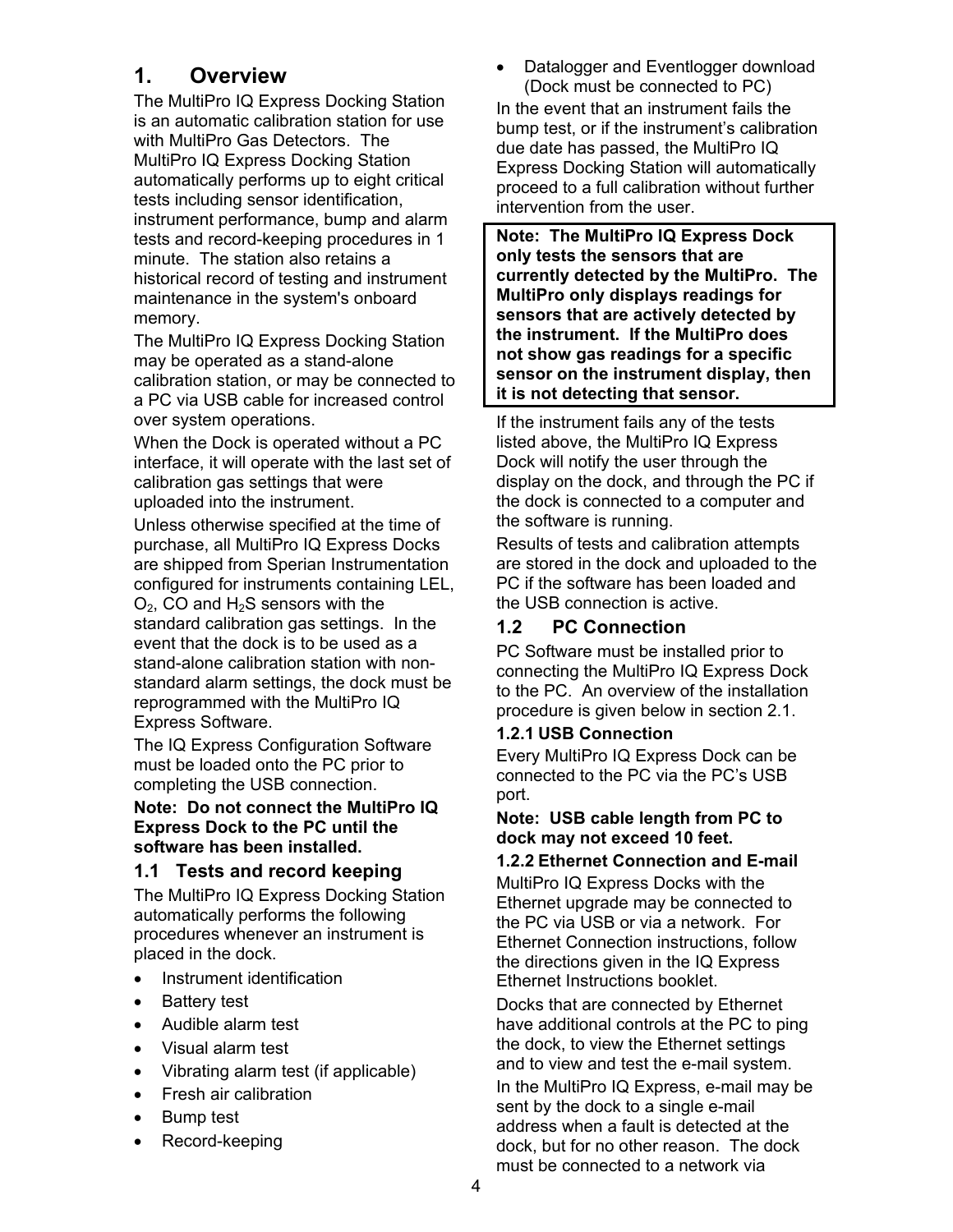Ethernet for the e-mail function to work. E-mail capability is controlled entirely through the IQ Database Manager Pro program. For more information on the email function see Ethernet Controls in section 3.2.1 below or the IQ Database Manager Pro manual.

### **1.3 PC Requirements**

- Pentium II Processor 400MHz or better or equivalent.
- 128MB RAM.
- Windows 98**\***/2000\*\*/XP.
- 30MB hard drive disk space.
- USB Port.

**\*Sperian Instrumentation discourages multiple IQ Express Dock setups with PC's running Windows 98.** 

**\*\*Service Pack 3 for Windows 2000 is highly recommended.** 

### **1.4 Instrument Firmware Requirements**

Instrument firmware version 1.32 or higher is required in the MultiPro. Firmware upgrades to the MultiPro may be made with a PC through the IrDA port.

### **1.5 Power Requirements**

The MultiPro IQ Express Dock is delivered with an appropriate power supply and a variety of adapters.

The dock must be plugged into an appropriate electrical outlet using the power supply / wall cube that was included with the dock at the time of purchase.

### **1.5.1 Dock with direct USB Connection to PC**

The MultiPro IQ Express must be plugged into an appropriate electrical outlet using the power supply / wall cube that was included with the dock at the time of purchase. A USB cable is included to connect the dock to the PC with the USB cable.

### **1.5.2 Multi-Dock Setup with USB Connection**

For multi-dock configurations each dock must be powered using the power supply that was included with the dock. An alternate option is to purchase the optional power supply that is capable of running up to 4 MultiPro IQ Express docks. Under no circumstances can multiple docks be run from a single USB

port or from a USB hub regardless of whether it is a powered or non-powered hub.

### **Power and Connectivity are discussed in greater detail in section 2.6.**

### **1.6 Sensor compatibility**

The MultiPro IQ Express Dock is capable of processing instruments containing any combination of  $O<sub>2</sub>$ , LEL, CO and  $H<sub>2</sub>S$ sensors.

### **1.7 Default Calibration Gas Settings**

| <b>Dock</b><br><b>Setting</b> | <b>Default Cal Gas</b><br><b>Setting</b> |
|-------------------------------|------------------------------------------|
| O <sub>2</sub>                | 18% vol.                                 |
| LEL                           | 50% LEL                                  |
| CO                            | 50 PPM                                   |
| H2S                           | 25 PPM                                   |

### **Default Calibration Gas Settings and Dock Requirements**

### **1.8 Calibration Gas Cylinder Regulator Requirements**

A demand-flow regulator must be used with the IQ Express.

### **1.9 Dock Location**

The MultiPro IQ Express Dock should be located in an area that is not exposed to direct sunlight.

### **1.10 Delivery**

Each MultiPro IQ Express Calibration Station is delivered with the following items:

- MultiPro IQ Express Docking Station.
- MultiPro IQ Express Configuration Disc with MultiPro IQ Express Pro Software, IQ Database Manager Pro Software and PostgreSQL Database Server Software.
- USB Cable.
- Power Supply.
- 2' piece of calibration gas tubing with pre-installed white quick disconnect fitting.

### **2. Installation**

The MultiPro IQ Express Docking Station must be configured with a PC prior to use. Once it has been configured, it may be used as a stand-alone calibration station without a PC connection, or connected to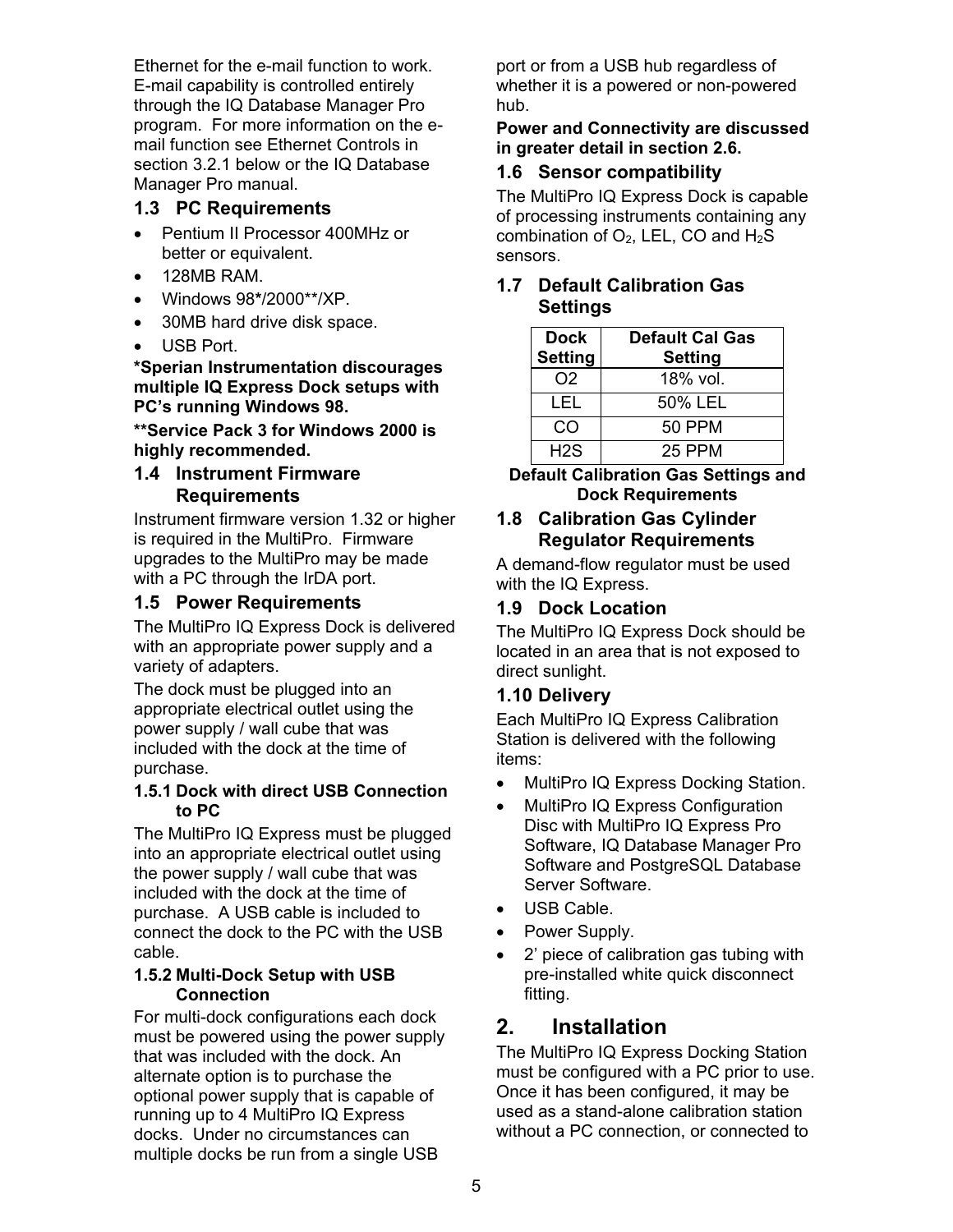a PC for increased control over system operations.

Unless otherwise specified at the time of purchase, all MultiPro IQ Express Docks are shipped from Sperian Instrumentation configured with the standard calibration gas settings, which are shown in section 1.7.

Whenever the user chooses to activate the MultiPro IQ Express without an active PC connection, the dock will operate with the last set of calibration gas settings that were uploaded into the instrument.

**Note: Do not connect the MultiPro IQ Express to the PC until all three items on the MultiPro IQ Express Installation disc have been installed.** 

### **2.1 Installation Overview**

A number of software programs and a PostgreSQL Database Server must be installed to control the MultiPro IQ Express.

- 1. Install the PostGreSQL Database Server and the IQ Administrator Pro Program as described in the IQ Administrator Pro Reference Manual.
- 2. Install the IQ Database Manager Pro program as described in the IQ Database Manager Pro Reference Manual.
- 3. Install the MultiPro IQ Express PC Software as described below in section 2.4.
- 4. Create a default PostgreSQL database as described in section 6 of the IQ Administrator Pro Reference Manual.
- 5. If connecting the dock to the PC via USB, follow the instructions in section 2.6. If connecting the dock via Ethernet, follow the Ethernet Instructions booklet.
- 6. Follow the instructions in section 2.7 for providing calibration gas and fresh air to the dock(s).
- 7. For docks that will be connected permanently by USB port, configure the docks by connecting them to the PC's USB port. If the instrument is to be connected via Ethernet, follow the Ethernet Instructions that came with the dock.

### **2.2 IQ Administrator Pro and PostgreSQL Database Server Installation**

The IQ Administrator Pro Program is contained on the IQ Express Installation Disk. Place the disk in your PC's CD tray and follow the installation instructions given in the IQ Administrator Pro Reference Manual that is included with the IQ Express.

### **2.3 IQ Database Manager Software Installation**

The Database Manager Pro Program is contained on the IQ Express Installation Disk. Place the disk in your PC's CD tray and follow the installation instructions given in the IQ Database Manager Software manual that is included with the IQ Express.

### **2.4 MultiPro IQ Express PC Software Installation**

The PostgreSQL Database Server and IQ Database Manager Pro Programs should be installed before proceeding to step 1.

### **Note: Screens shown below may be slightly different depending on your PC's operating system.**

1. The Software Installation screen should come up automatically once the installation of Database Manager is complete. If this screen does not come up, access the CD drive using Windows Explorer.



2. Select "MultiPro IQ Express Pro" and click "Install". The InstallShield Wizard will begin the installation.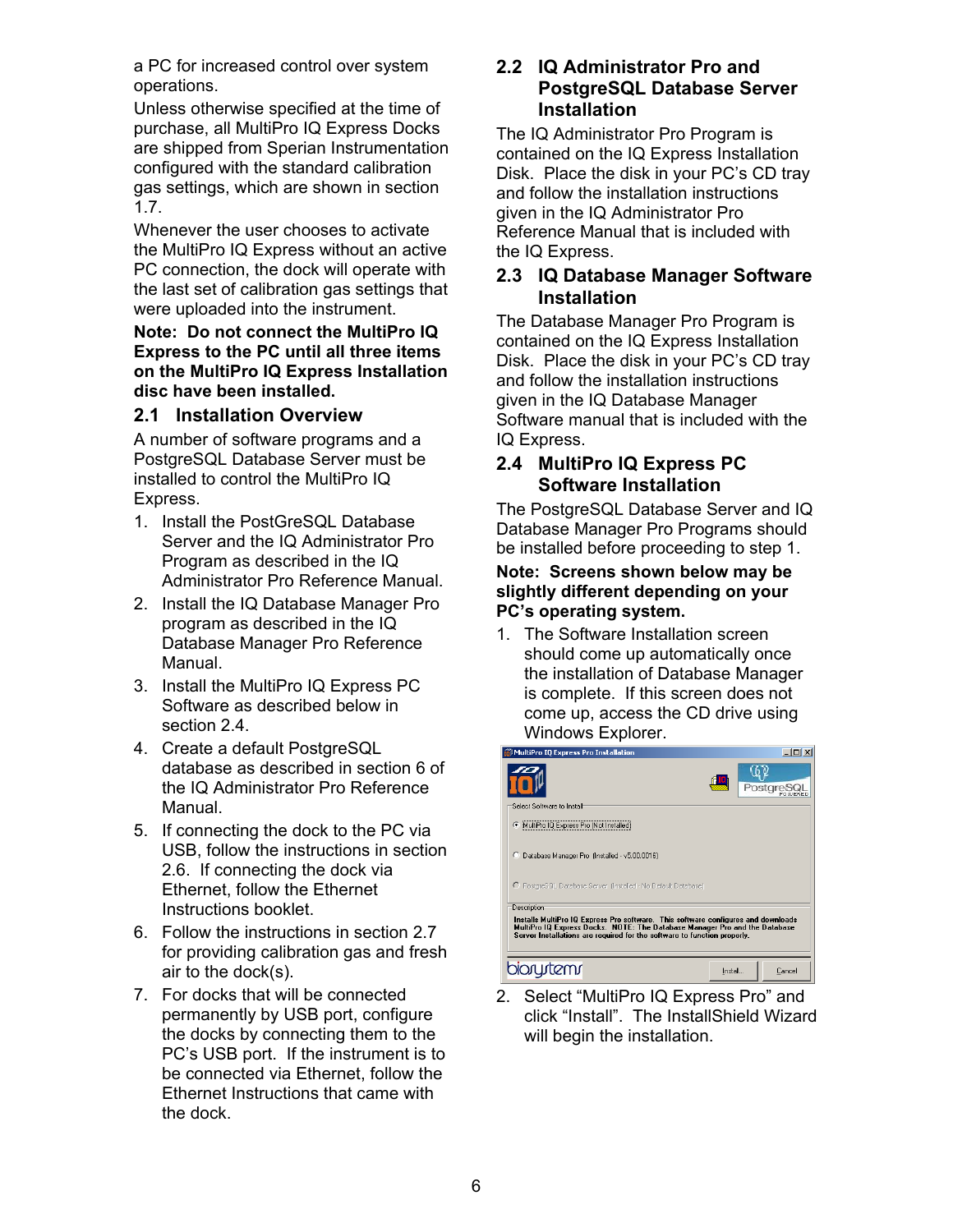

3. Click "Next" to continue with the installation. The Licensing Agreement screen will be shown.



4. If you accept the terms of the License Agreement, click "I accept....." and then click "Next" to continue. The upgrade information and PC requirements will be shown.



5. Click "Next" to continue. The Customer Information screen will be shown.

| MultiPro IQ Express Pro 5.00 - InstallShield Wizard |          |      | ×      |
|-----------------------------------------------------|----------|------|--------|
| <b>Customer Information</b>                         |          |      |        |
| Please enter your information.                      |          |      |        |
| User Name:                                          |          |      |        |
|                                                     |          |      |        |
| Organization:                                       |          |      |        |
|                                                     |          |      |        |
|                                                     |          |      |        |
|                                                     |          |      |        |
| Install this application for:                       |          |      |        |
| Anyone who uses this computer (all users)           |          |      |        |
| $\cap$ Only for me ()                               |          |      |        |
|                                                     |          |      |        |
| <b>InstallShield</b>                                |          |      |        |
|                                                     | $<$ Back | Next | Cancel |

6. Enter the name of the user and the name of the organization. Then select whether this application may be used by "Anyone who uses this computer" or "Only for me". Then click "Next. The destination folder screen will be shown.



7. To install IQ Express in the default directory at "C:\Program Files \ Biosystems \ IQ Pro \ MultiPro IQ Express Pro \" click "Next". To install the files to another directory, click "Browse" and use Windows Explorer to specify the new location. Click "Next" once this is accomplished. The following screen will then be shown.



8. Click "Next" to continue. The status of the file decompression will be shown.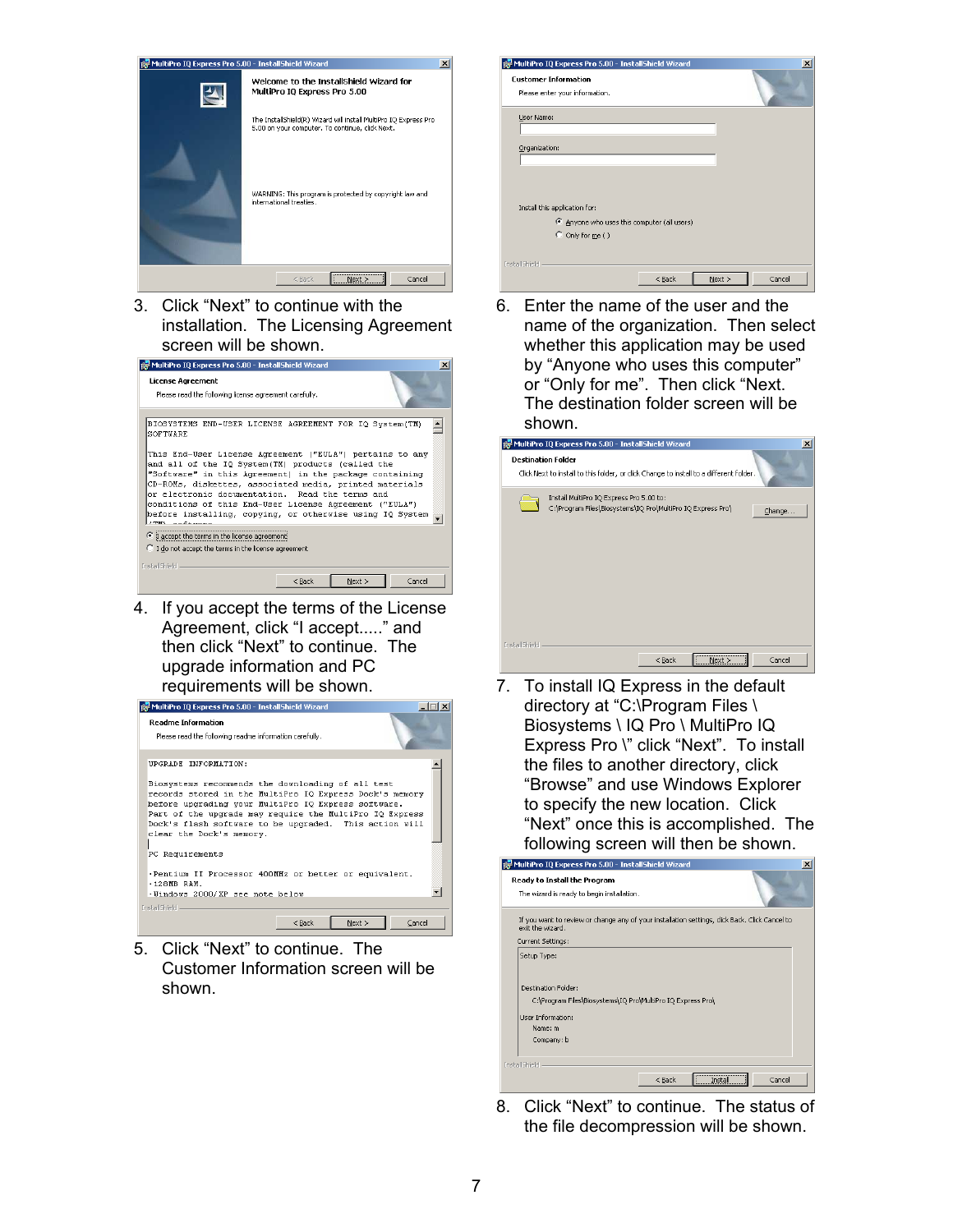

Once the installation is complete, the following screen will be shown:

|                  | IQ Express Pro - InstallShield Wizard<br>$\boldsymbol{\mathsf{x}}$                                      |  |  |  |  |
|------------------|---------------------------------------------------------------------------------------------------------|--|--|--|--|
| $\blacktriangle$ | InstallShield Wizard Completed                                                                          |  |  |  |  |
|                  | The InstallShield Wizard has successfully installed IQ Express<br>Pro, Click Finish to exit the wizard. |  |  |  |  |
|                  |                                                                                                         |  |  |  |  |
|                  | <b>Finish</b><br>$<$ Back<br>Cancel                                                                     |  |  |  |  |

9. Click Finish to conclude the installation. The IQ Express logo will appear on your desktop.



**Note: Do not launch the MultiPro IQ Express Software again until the instructions in sections 2.5 – 2.8 below have been completed.** 

### **2.5 Install IQ Administrator Pro and PostgreSQL database**

Proceed to the IQ Administrator Pro Reference Manual section 6 and follow the instructions to create and specify the PostgreSQL database.

### **2.6 Power and Connectivity**

This section covers providing power to the IQ Express Docks and connecting them to your PC. The instructions given below pertain to standard connections via the PC's USB port.

**Note: Disregard this section if you are planning to connect the docks via Ethernet or if you have purchased the IQ Express Mounting Bracket.** 

IQ Express Docks that are Ethernet-ready are shipped with an Ethernet Instructions booklet. Proceed to the Ethernet Instructions booklet if you are planning to connect the dock to the PC via Ethernet. Once the instructions in the booklet have been followed and the IQ Express Dock is connected, return to section 2.7 for calibration gas cylinder connection instructions.

If you have purchased the IQ Express Mounting Bracket, proceed to the Assembly Instructions for IQ Express Mounting Bracket. Once the docks are correctly installed on the mounting bracket, proceed to section 2.7.3 for instructions concerning the Fresh Air Port(s).

### **2.6.1 PC – Single Dock via USB**

The MultiPro IQ Express must be plugged into an appropriate electrical outlet using the power supply / wall cube that was included with the dock at the time of purchase. After connecting the dock to the PC with the USB cable that was included with the dock proceed to section 2.7 for instructions concerning calibration gas.

### **Note: USB cable length from PC to dock may not exceed 10 feet.**

### **2.6.2 PC – Multi Dock via USB**

For multi-dock configurations each dock must be powered using the power supply that was included with the dock. An alternative option is to purchase the optional power supply that is capable of running up to 4 MultiPro IQ Express docks. Under no circumstances can multiple docks be run from a single USB port or from a USB hub regardless of whether it is a powered or non-powered hub. Once the power requirement for each dock is satisfied the USB connection to the PC can be made by using a USB hub or by connecting the USB cable directly to the PC.

**Note: With a USB hub, USB cable length from hub to dock may not exceed 10 feet.** 

### **2.7 Connecting the Calibration Gas Cylinder to the Dock(s)**

Connection requirements for calibration gas cylinders vary with how many docks will be connected to the cylinder.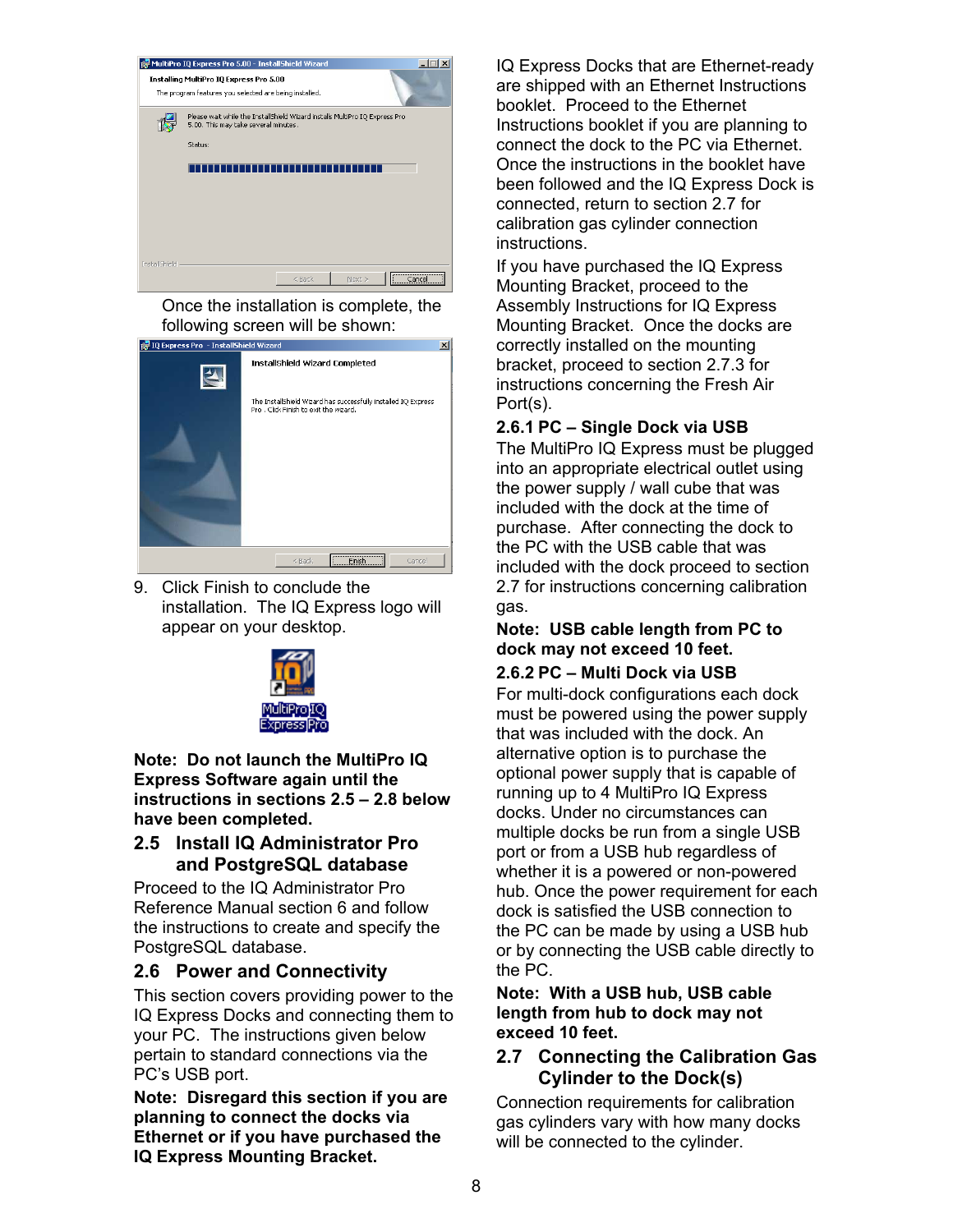For instructions on connecting the gas cylinder to a single dock proceed to section 2.7.1.

For instructions on connecting the gas cylinder to multiple docks proceed to section 2.7.2.

### **2.7.1 Single Cylinder to Single Dock**

- 1. Insert the demand flow regulator into the calibration gas cylinder.
- 2. Slide the open end of the tubing assembly over the regulator.
- 3. Connect the end of the tubing with the white quick disconnect fitting to the toxic GAS port on the dock (see figure 2.7.1).



### **Figure 2.7.1 Gas Ports**

4. Proceed to section 2.7.3 for further instructions concerning the fresh AIR port.

### **2.7.2 Single Cylinder to Multiple Docks**

When multiple IQ docks are connected to a single cylinder of calibration gas, a manifold is used to disperse the calibration gas from the cylinder to the docks.

The manifold is Sperian part number 54- 46-115 and includes a detailed instruction sheet for its use. The manifold comes with tubing and fittings necessary for connecting up to 4 docks to a single cylinder of calibration gas.

**Note: Do not exceed the output capacity of your demand flow regulator. Each IQ Express dock is able to draw calibration gas at a maximum rate of 0.75 liters/minute. The demand flow regulator supplied by Sperian Instrumentation (part number** 

**12-039) has a maximum output capacity of 3 liters per minute, so it can be used to calibrate up to 4 docks simultaneously. Do not connect more than 4 docks to a single cylinder of calibration gas while using the 12-039 demand flow regulator.** 

The 54-46-115 manifold is comprised of:

- (1) small black elbow fitting
- (3) small black T-fittings
- (2) pieces of gas tubing 5" long
- (1) piece of gas tubing 10" long
- (1) piece of gas tubing 1" long



- 1. Insert the Demand Flow Regulator into the calibration gas cylinder.
- 2. Modify the tubing assembly as follows depending on how many docks will be connected. If 4 docks will be used, no modifications are necessary. For 2 or 3 docks, begin by separating the tubing at the location described below.



**Tubing Separation Points**  Once this is accomplished, set the two parts aside. The section that will be used is shown in the following images



3. Each dock is delivered with a 24" piece of tubing with a white quick disconnect fitting, which is normally used to connect a single gas cylinder directly to a single dock. Connect the white quick disconnect fittings to the GAS ports on the docks and connect the open ends to the manifold's open t-fittings.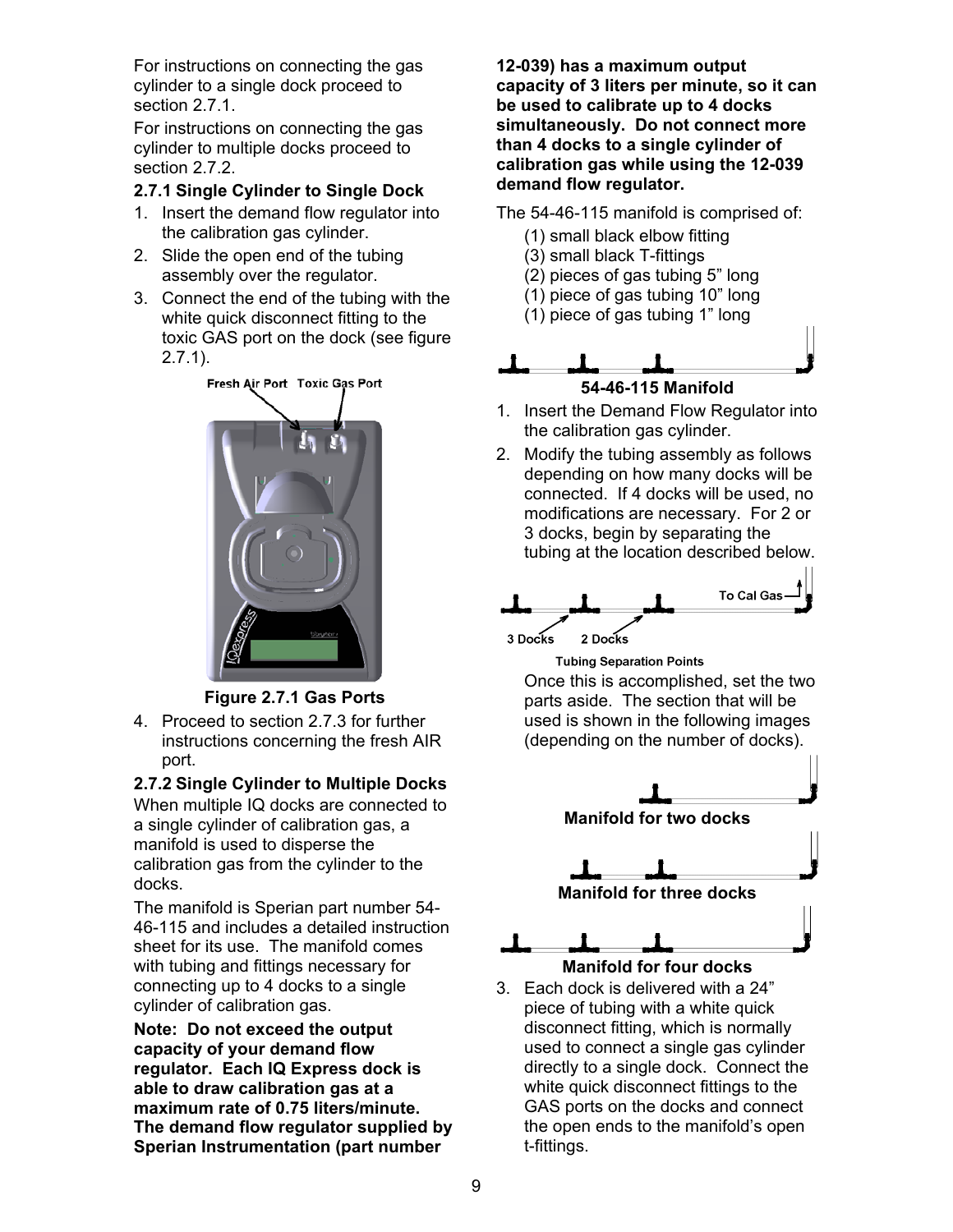At this point, tubing should run from each dock's GAS port to the t-fittings. There should be no open T-fittings in the procedure, but there should be one piece of open tubing on the elbow fitting.

4. Connect the open piece of tubing on the elbow fitting to the Demand Flow Regulator.

### **Final Appearance**



**Note: Tubing lengths in these images are not to scale.** 

### **2.7.3 Fresh Air Port Instructions**

The Fresh Air Port is used to draw the fresh air sample into the dock for instrument processing. Check valves and/or fresh air filters are required depending on how fresh air is delivered to the dock. See the chart below for specific requirements for your setup.

|                                                  | Air Filter<br>at Dock | Check<br>Valve(s) |
|--------------------------------------------------|-----------------------|-------------------|
| Single Dock in Fresh<br>Air                      | Yes                   | N/A               |
| Multiple Docks in<br>Fresh Air                   | Yes                   | N/A               |
| Single Dock w/Zero<br>Air Cylinder               | N٥                    | Nο                |
| <b>Multiple Docks</b><br>w/Zero Air Cylinder     | No                    | Yes               |
| Single Dock w/Sealed<br>Fresh Air Conduit        | Yes                   | N٥                |
| Multiple Docks w/<br>Sealed Fresh Air<br>Conduit | Yes                   | Yes               |

#### **Air Filter / Check Valve Requirements Chart**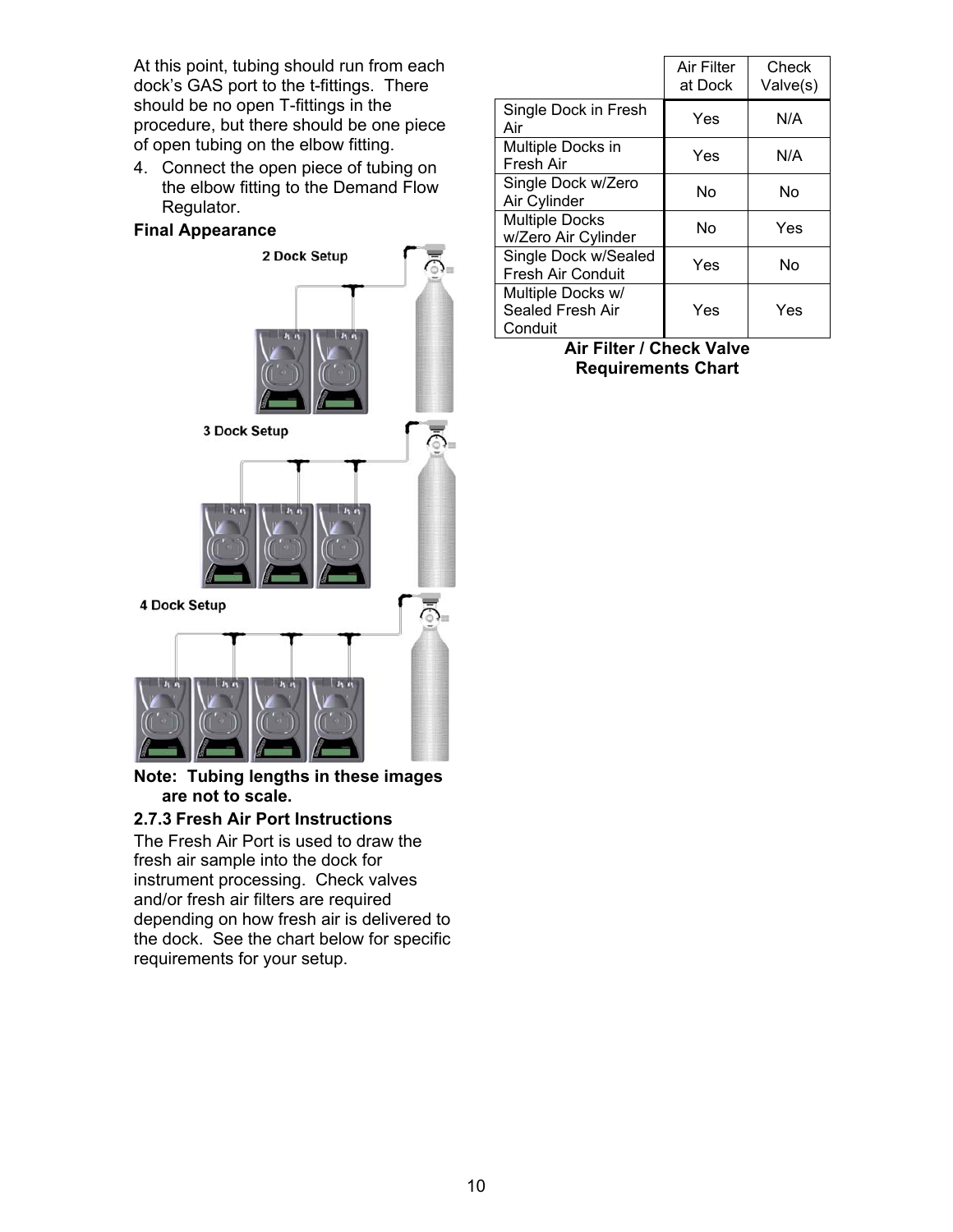The fresh air filter is placed on the Air Port at the dock to protect the dock from contaminants. Check valves are used to ensure the purity of external fresh air sources when more than one dock is used.

#### **Fresh Air Filter**

Under normal circumstances, the IQ Express Dock is located in a fresh air environment and fresh air is drawn in from the local environment. A filter is included with the dock that is used to protect the dock from contaminants that may inadvertently enter the dock. The air filter should be installed if the dock is drawing fresh air from the immediate surroundings or if it is drawing fresh air from an external source via a sealed conduit. The fresh air filter can be left off if the fresh air source is a calibration cylinder.

Only one side of the filter will screw into the Air Port on the dock.





### **Providing Fresh Air in a Contaminated Environment**

If the IQ Express is to be located in a potentially contaminated environment, fresh air must be delivered to the Air Port on the dock for use during instrument processing. This can be accomplished either by using a cylinder of "zero air" with a demand flow regulator (option 1 below) or by plumbing fresh air into the dock in a sealed conduit from an outside location that has known fresh air (option 2 below).

**AWARNING** Performing the **fresh air calibration in a contaminated atmosphere will lead to inaccurate and potentially dangerous readings. Fresh air containing 20.9% oxygen and no contaminants must be provided to the IQ Express Dock for instrument processing. If fresh air is unavailable in the immediate area, steps must be taken to provide fresh air to the dock.**  When a secondary fresh air source (either gas cylinder or sealed conduit) is used with two or more IQ Express Docks, a one-way check valve must be placed in line between the common section of the fresh air manifold and each of the docks to ensure the purity of the fresh air source. See the section below titled "Fresh Air Manifold" for further instructions.

### **Option 1: Using a Gas Cylinder to Provide Fresh Air to the Dock**

A calibration cylinder containing "zero air", which contains 20.9% oxygen and no contaminants may be connected to the gas port labeled "AIR" to provide fresh air to the dock for calibration. The cylinder must be equipped with a demand flow regulator. The connection from the cylinder and regulator to the dock may be made with standard gas tubing.

For single docks, simply connect the "zero air" cylinder and demand flow regulator to the dock's AIR port using standard gas tubing. A check valve is not necessary when a cylinder is used to provide fresh air to a single dock. The fresh air filter is also not required in this configuration.

For multiple dock setups (up to 4), a oneway check valve must be placed in the line between each T-fitting and dock to ensure the purity of the fresh air source. See "Multi-Dock Setups with Fresh Air Manifold" below for further instructions.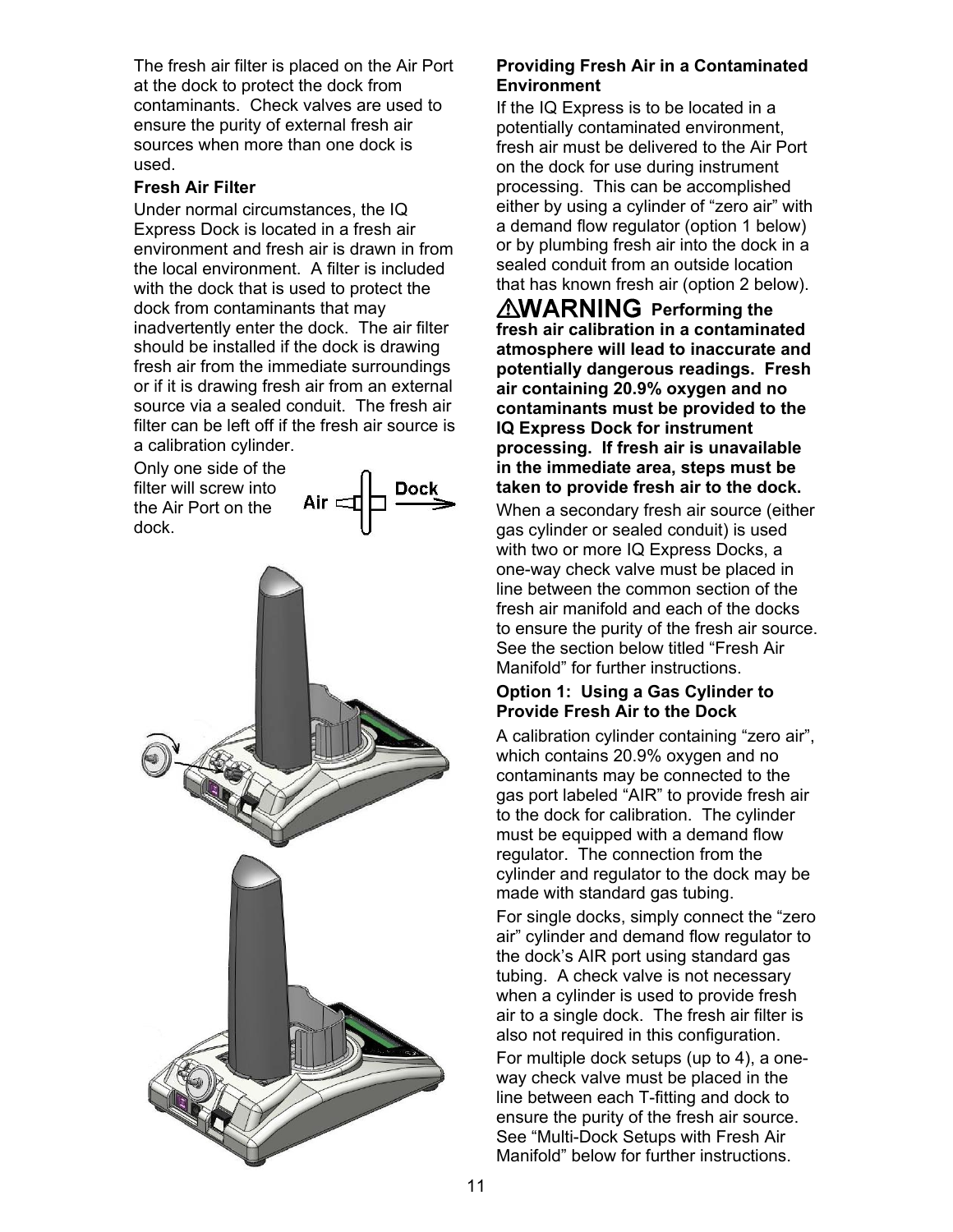The fresh air filter is not necessary when a gas cylinder is used to provide fresh air to the dock(s).

### **Option 2: Using a Sealed Conduit to Provide Fresh Air to the Dock**

Fresh air may also be delivered to the dock from a known fresh air source via a sealed conduit that feeds directly from the source into the AIR port on the dock. For single docks, install the fresh air filter as discussed above and simply plumb the fresh air source directly into the dock's AIR port.

For multiple dock setups in which fresh air is provided to the dock via sealed conduit, begin by installing the fresh air filter on each dock. A one-way check valve must be placed in the line between the t-fitting in the fresh air manifold and each dock to ensure the purity of the fresh air source. See "Multi-Dock Setups with Fresh Air Manifold" below for further instructions.

### **Multi-Dock Setups with Fresh Air Manifold**

For more information on this, see Applications Note # AN20050722, which is available at http://www.sperian.com.

The 54-46-116 manifold is necessary for use when more than one dock is to be used with an external fresh air source, whether is be a cylinder of "zero air" or a sealed conduit to a fresh air source.

The 54-46-116 manifold is comprised of:

(3) small black T-fittings (4) clear one-way check valves (10) pieces of gas tubing 5" long (1) piece of gas tubing 10" long

### **54-46-115 Tubing Assembly**

**To Fresh** 

Air Source<sup>-</sup>

- 1a. If the fresh air source is a calibration gas cylinder, insert the Demand Flow Regulator into the calibration gas cylinder and proceed to step 2.
- 1b. If the fresh air source is a sealed conduit from an external fresh air source, install the fresh filter on each dock as described above and proceed to step 2.

2. Modify the tubing assembly as follows depending on how many docks will be connected. If 4 docks will be used, no modifications are necessary. For 2 or 3 docks, begin by separating the tubing at the location described below.



 Once this is accomplished, set the two parts aside. The section that will be used is shown in the following images (depending on the number of docks).



**Fresh Air Tubing for 2 Docks** 



**Fresh Air Tubing for 3 Docks** 



### **Fresh Air Tubing for 4 Docks**

3. Connect the pieces of tubing above the check valves to filter that was installed on the dock in step 2.

At this point, the tubing assembly should be connected to each dock's AIR port.

4. Connect the only open piece of tubing (below the black t-fittings) to the demand flow regulator on the gas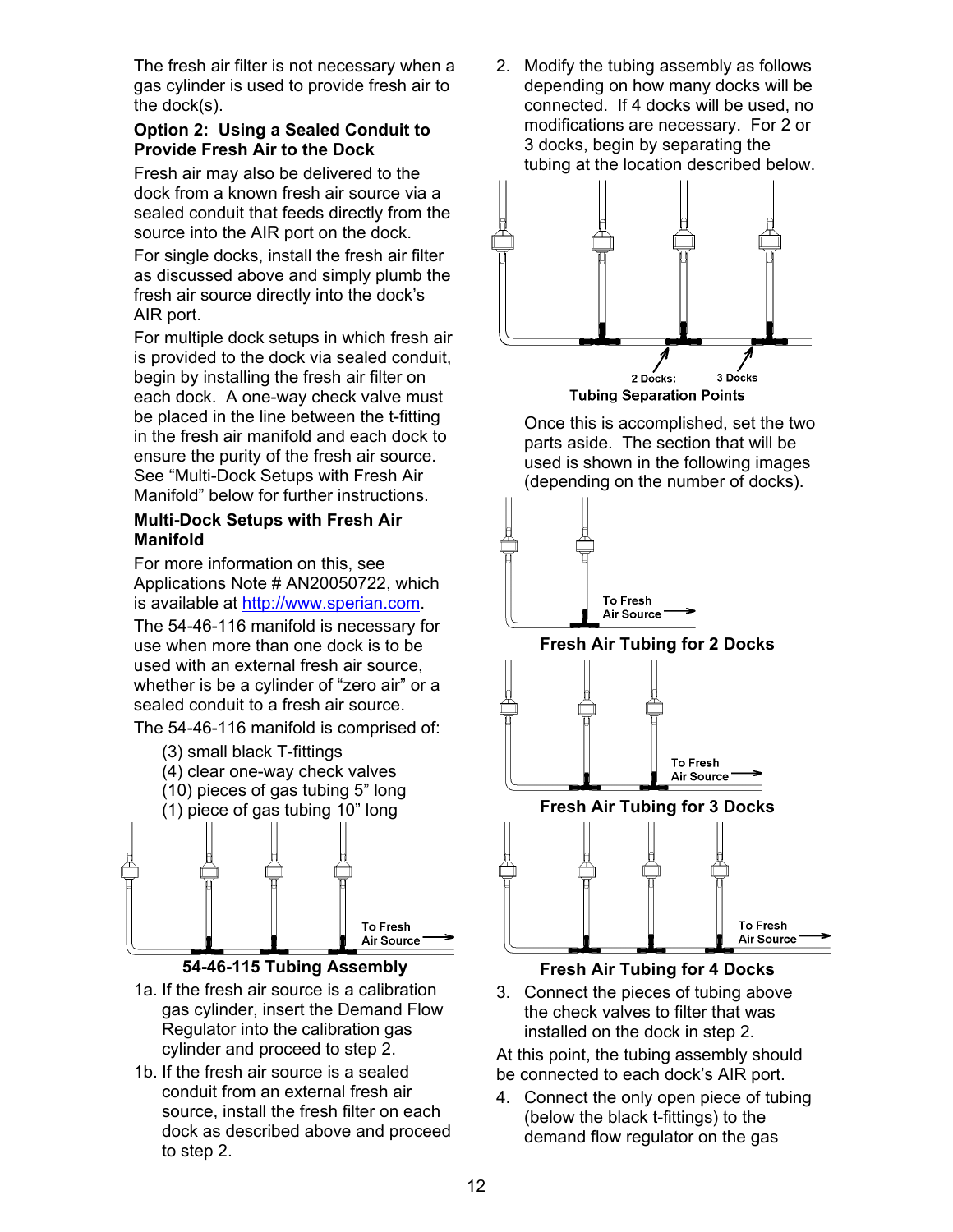cylinder or to the conduit for the external source of fresh air.

### **2.8 Initial PC- Dock Connection**

Once the software has been installed, and the USB wire(s) is/are plugged into the USB port, the Found New Hardware Wizard screen will be shown on the PC and a number of messages will be shown on the MultiPro IQ Express Dock.

### **2.8.1 PC screens**

The Found New Hardware screens will be shown whenever a dock is plugged into a new USB port, and also whenever a dock is plugged into a USB Port that was most recently used for a different device.

#### **NOTE: These screens will vary depending on your PC's operating system.**



The software will prompt to ask if it should connect to Windows Update to search for software. Make a selection based on how you would like to use your PC's operating system and click Next to continue. The Wizard will proceed to search for the USB drivers.



Select "Install the software automatically" and click "Next".



In Windows XP, a warning screen will be shown stating that MultiPro IQ Express software has not passed Windows Logo testing. Click "Continue Anyway" (XP Only). The installation will then continue.



The software will notify you when the process is complete.



Click "Finish".

### **2.8.2 Dock screens**

Once the connection is made, the dock will display its software version number, serial number, and the calibration gas type and expected calibration gas concentration whenever it is plugged in. The MultiPro IQ Express Dock is ready to go once it displays "READY" with the gas type, time and date.

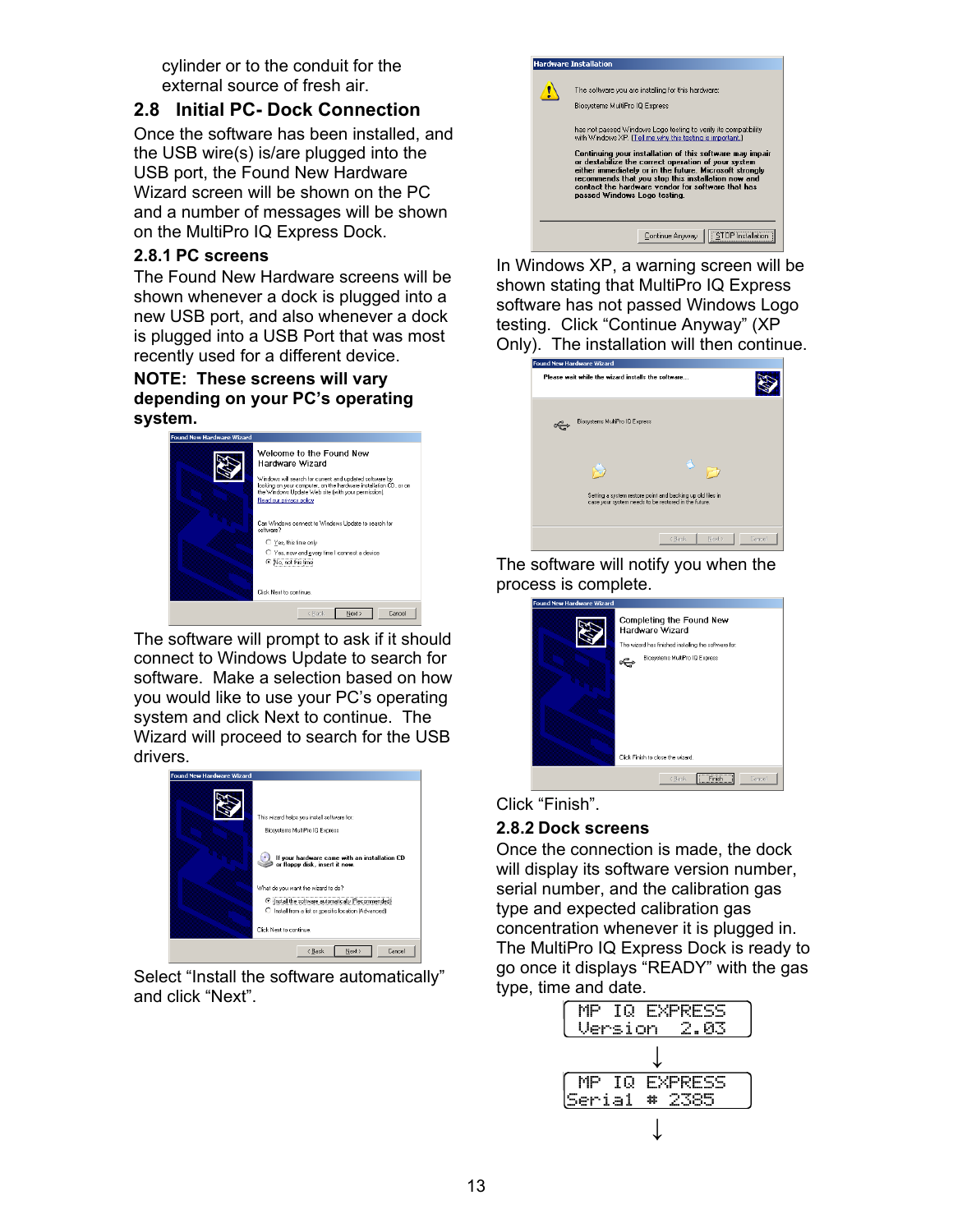

The IQ Express is ready to go once it alternates between the following two screens.



**Note: The asterisk to the right of the time indicates that the dock is connected to the PC and that the MultiPro IQ Express Pro PC software is running.** 

### **3. Software**

To launch the IQ Express Software, click on the IQ Express icon on your PC's desktop.



### **Note: The Database Manager must be**

**launched prior to launching the MultiPro IQ Express Software to establish a database.** 

The software may also be launched by accessing the program through the start button and selecting Programs / Biosystems / MultiPro IQ Express / MultiPro IQ Express (unless another location was specified during the installation).



The following screen will be shown once the software is launched.



The screen is divided into right and left sides. The left side gives the status of the docks that are currently installed and

recognized. At the top of the right side of the screen there is a tab for each dock that is currently installed and recognized. Within each dock tab are two sub-tabs: one for dock controls and one that shows the calibration status and details for the instrument that is currently in the dock.

#### **3.1 Dock Status (USB Connection) Note: If the dock is connected to the PC via Ethernet, see the Status Indicators section of the IQ Ethernet Instructions Booklet.**

The current status of each dock is shown in the left column. When there are no detectors in the dock, each of the status indicators will be shown in grey.

| <b>MultiPro IQ Express</b> |  |                                        |  |  |
|----------------------------|--|----------------------------------------|--|--|
| File Tools Help            |  |                                        |  |  |
| -Dock (02385)              |  | Detected Connected Processing OK Fault |  |  |

When a detector is placed in the dock, the indicator will change to reflect the new status. Status changes are also be shown on the dock's LCD.

|                 | <b>MultiPro IQ Express</b> |                                        |  |
|-----------------|----------------------------|----------------------------------------|--|
| File Tools Help |                            |                                        |  |
| ⊤Dock (02385)   |                            | Detected Connected Processing OK Fault |  |

During processing, the Processing Indicator is shown in yellow.

| <b>MultiPro IQ Express</b> |                                        |  |  |  |
|----------------------------|----------------------------------------|--|--|--|
| File Tools Help            |                                        |  |  |  |
| ⊤Dock (02385)              | Detected Connected Processing OK Fault |  |  |  |

The operations being performed on the instrument are listed as they occur.

| Retrieving TOX1 SENSOR Eeprom<br>Retrieving TOX2 SENSOR Eeprom<br>Reading Battery Voltage<br>Checking Zero Reading<br>Preparing Zero Calibration<br>Performing Zero Calibration<br>Pumping Gas |  |
|------------------------------------------------------------------------------------------------------------------------------------------------------------------------------------------------|--|
|                                                                                                                                                                                                |  |

If the dock is able to successfully complete the processing dictated by the instrument's template in the IQ Database Manager Pro Program, OK will be shown in green.

| MultiPro IQ Express                                    |  |
|--------------------------------------------------------|--|
| File Tools Help                                        |  |
| Dock (02385)<br>Detected Connected Processing OK Fault |  |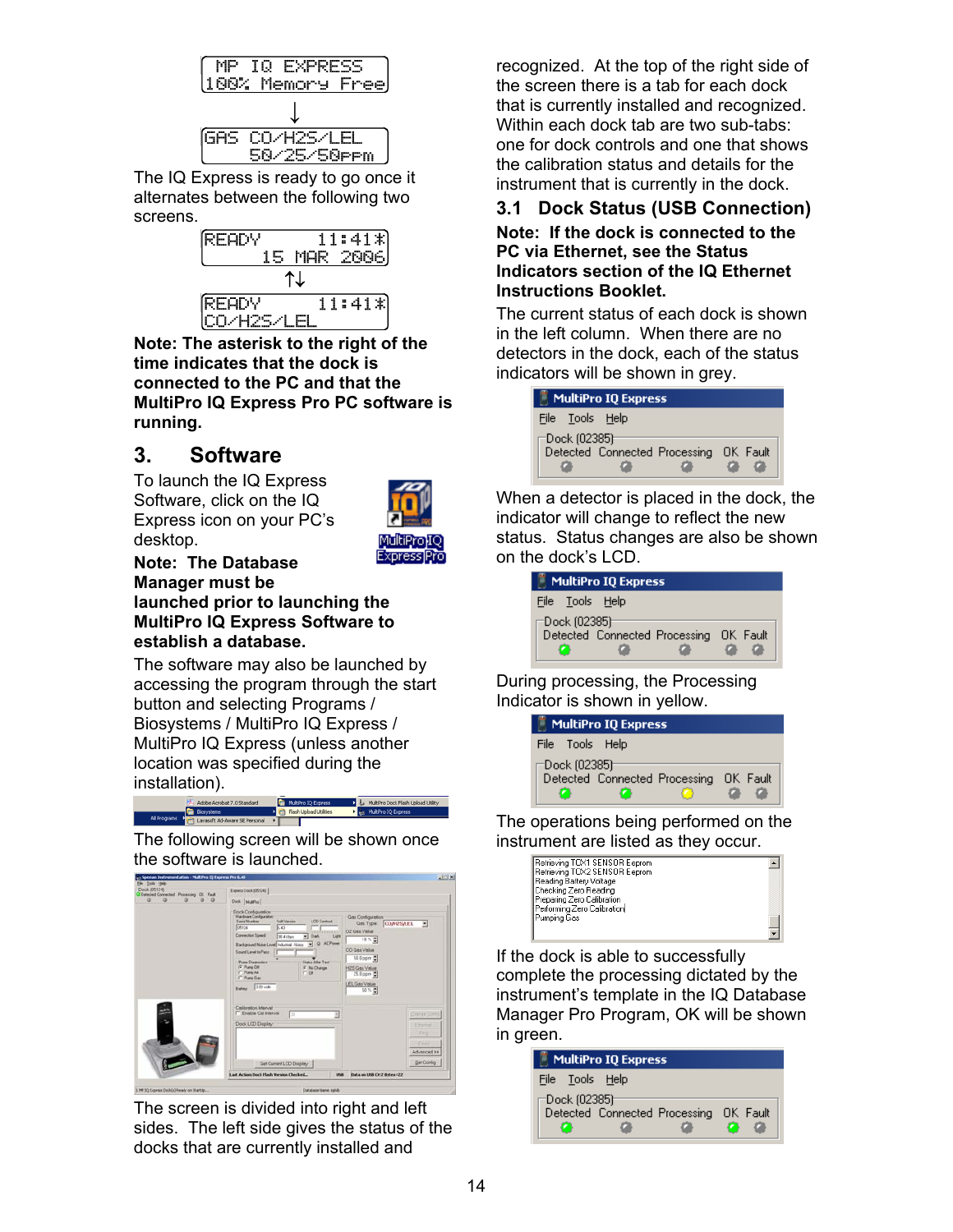#### **For more information regarding template settings, see the IQ Database Manager Pro Reference Manual.**

If a fault is detected and the dock is unable to complete the tests, the red fault light will be shown on the screen. Details of the fault will be listed in the input box on the right side of the screen under the instrument tab. See section 3.2.2 for details on faults.

|                 | <b>MultiPro IQ Express</b>             |  |
|-----------------|----------------------------------------|--|
| File Tools Help |                                        |  |
| Dock (02385)    | Detected Connected Processing OK Fault |  |

### **3.2 Dock Controls and Instrument Status**

The right side of the screen contains individual controls for each MultiPro IQ Express Dock. Each dock has its own page, which can be accessed by clicking on the appropriate tab at the top of the page. Within each dock's page are two sub-tabs. One contains specific information on the dock itself. The other displays information on the instrument that is currently recognized in the dock.



**Note: If the "Change Config" button is enabled, press it before making any changes to the settings.** 

### **3.2.1 Dock Configuration**

Click on the Dock tab to access the dock settings.



To change the configuration of the MultiPro IQ Express Dock that is displayed, click on the "Change Config" button at the lower right of the screen. Once the dock configuration is uploaded, the "Set Config" button will be enabled. Once changes are made, click on the "Set Config" button to save the new settings.

*AWARNING Calibration values* **shown in the Gas Values columns must match those appearing on the calibration gas cylinder(s) that will be used to calibrate the detector. Nonmatching calibration gas and calibration gas value settings will lead to inaccurate and potentially dangerous readings.** 

### **Hardware Configuration**

The hardware configuration section contains the serial number and software version number of the dock at the upper left corner.

| Hardware Configuration <sup>-</sup> |              |
|-------------------------------------|--------------|
| Serial Number                       | Soft Version |
| 05124                               | 6.43         |

This information may not be changed with the software. Software updates will cause the software version to change.

### **Connection Speed**

The IrDA connection speed is given below the serial number and software version. The default connection speed is 38.4 kbps, although settings from 2400 bps to 115.2 kbps are available.

Connection Speed  $38.4$  kbps

Sperian Instrumentation recommends leaving the connection speed at the default setting unless you are experiencing frequent communication problems in the form of a loss of connection. If connection is frequently lost, adjust the connection speed down gradually until the problem is resolved.

### **Audible Alarm Sensitivity Controls**

The audible alarm sensitivity controls allow the user to customize the audible alarm test criteria.

| Background Noise Level Industrial - Noisy |        |  |
|-------------------------------------------|--------|--|
| Sound Level to Pass                       |        |  |
|                                           | 91 dBA |  |

The Background Noise Level adjustment offers four levels of background noise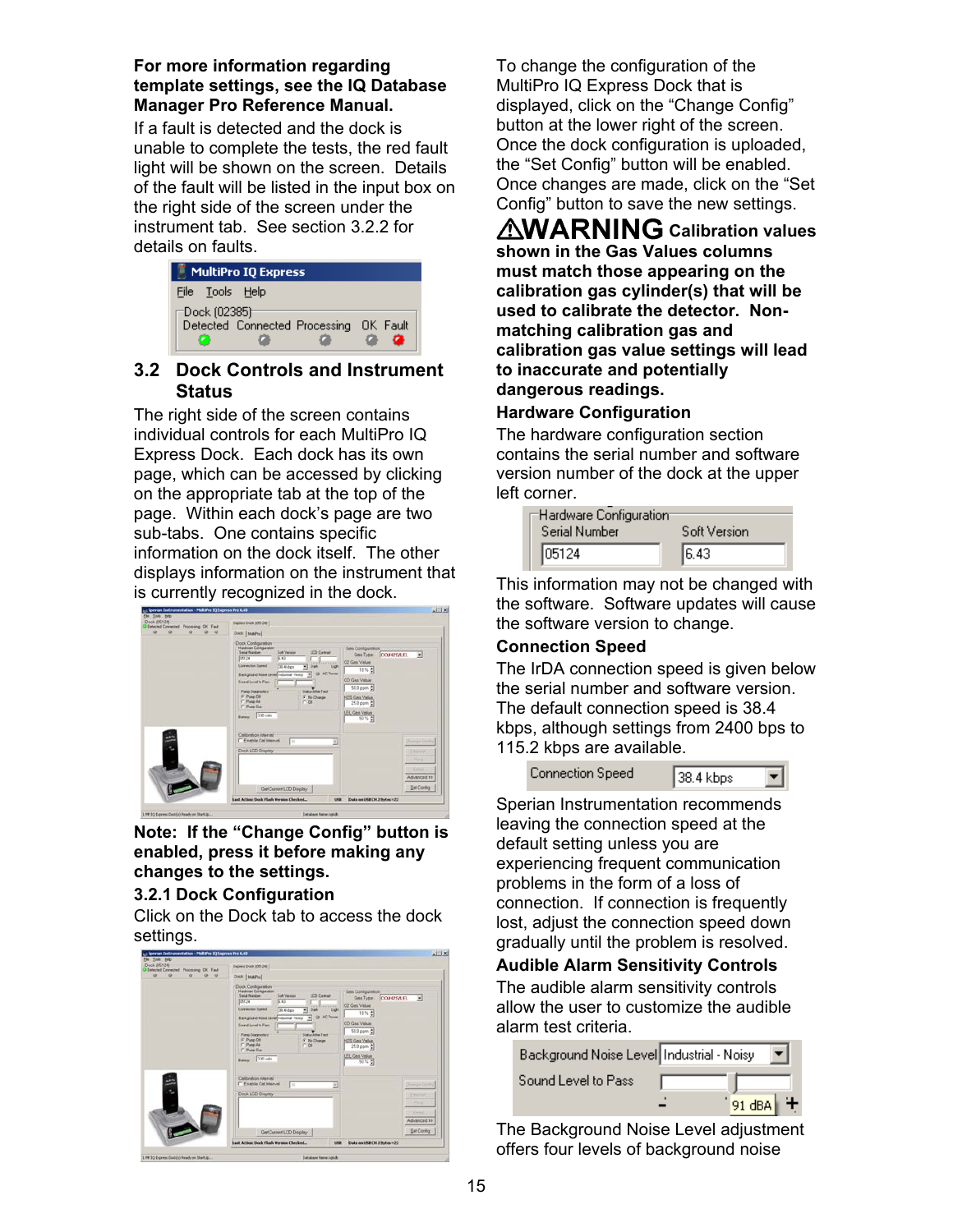levels. For the best results, select the one that most closely approximates the background noise level expected during testing.

| Industrial - Noisy |  |
|--------------------|--|
| Industrial - Noisy |  |
| Industrial - Quiet |  |
| Office - Noisy     |  |
| Office - Quiet     |  |

The Minimum Sound Level setting determines the minimum amount of sound required to pass the alarm test. The higher the setting, the louder the alarm will need to be to pass the test. The sound level is given in decibels when the cursor is placed over the slider.

| Sound Level to Pass |          |
|---------------------|----------|
|                     | $91$ dBA |

The minimum sound level that will be accepted by the software is 85 dBA.

### **AC Power**

The AC Power indicator is located directly beneath the connection speed setting. If the dock is being powered by the USB cable, the AC Power will appear grey. When the dock is being powered by an AC power source, the AC Power indicator will appear green.



### **Pump Diagnostics**

Pump settings are controlled through the Pump Control section on the Dock Settings page.

| ⊤Pump Diagnostics |
|-------------------|
| C Pump Off        |
|                   |
| C Pump Air        |
| C Pump Gas        |

Click "Pump Gas" to draw span calibration gas through the right gas port at the back of the dock. Click "Pump Air" to draw the fresh air sample through the left gas input port.

| <del>⊤ P</del> ump Diagnostics <sup>.</sup> |  |
|---------------------------------------------|--|
| C Pump Off                                  |  |
| C Pump Air                                  |  |
| C Pump Gas                                  |  |

Either pump will run until "Pump Off" is selected.

### **LCD Contrast Control**

At the right side of the Dock Configuration box is the LCD (Liquid Crystal Display) Contrast Control.

| CD Contrast |      |  |  |  |  |  |
|-------------|------|--|--|--|--|--|
|             |      |  |  |  |  |  |
| larki       | iaht |  |  |  |  |  |

To darken or lighten the display on the dock, move the slider as appropriate. The dock will not show the new LCD setting until the "Set Config" button is pressed.

### **Status After Test**

Once the MultiPro IQ Express Dock finishes processing an instrument, it can be programmed to turn the instrument off, or to leave it in the state that it was in (either on or off) when it was placed in the dock. The Status After Test control is located beneath the LCD Contrast Control near the center of the screen.



If "Status After Test" is set to Off, the MultiPro will automatically be turned off by the dock once the instrument has been processed.

If "Status After Test" is set to "No Change", the instrument will return to the state it was in when it was placed in the dock.

### **Battery**

The battery level shown on the dock tab is for the internal battery in the MultiPro IQ Express Dock. This battery serves to keep the real time clock accurate while the dock is unplugged and should not be a concern to the user unless the battery level drops below 2.50 Volts.

> 3.00 volts Battery:

### **Calibration Interval**

The Dock's calibration interval settings are controlled from the Dock Tab and are located below the battery level and above the LCD Display box. The dock's calibration interval is the maximum number of days that the dock will allow to pass between calibrations for any instrument that is placed in the dock. If an instrument is placed in the dock and the interval has been exceeded, the dock will automatically initiate a full span calibration of the instrument regardless of the results of the bump test or the instrument's own calibration status.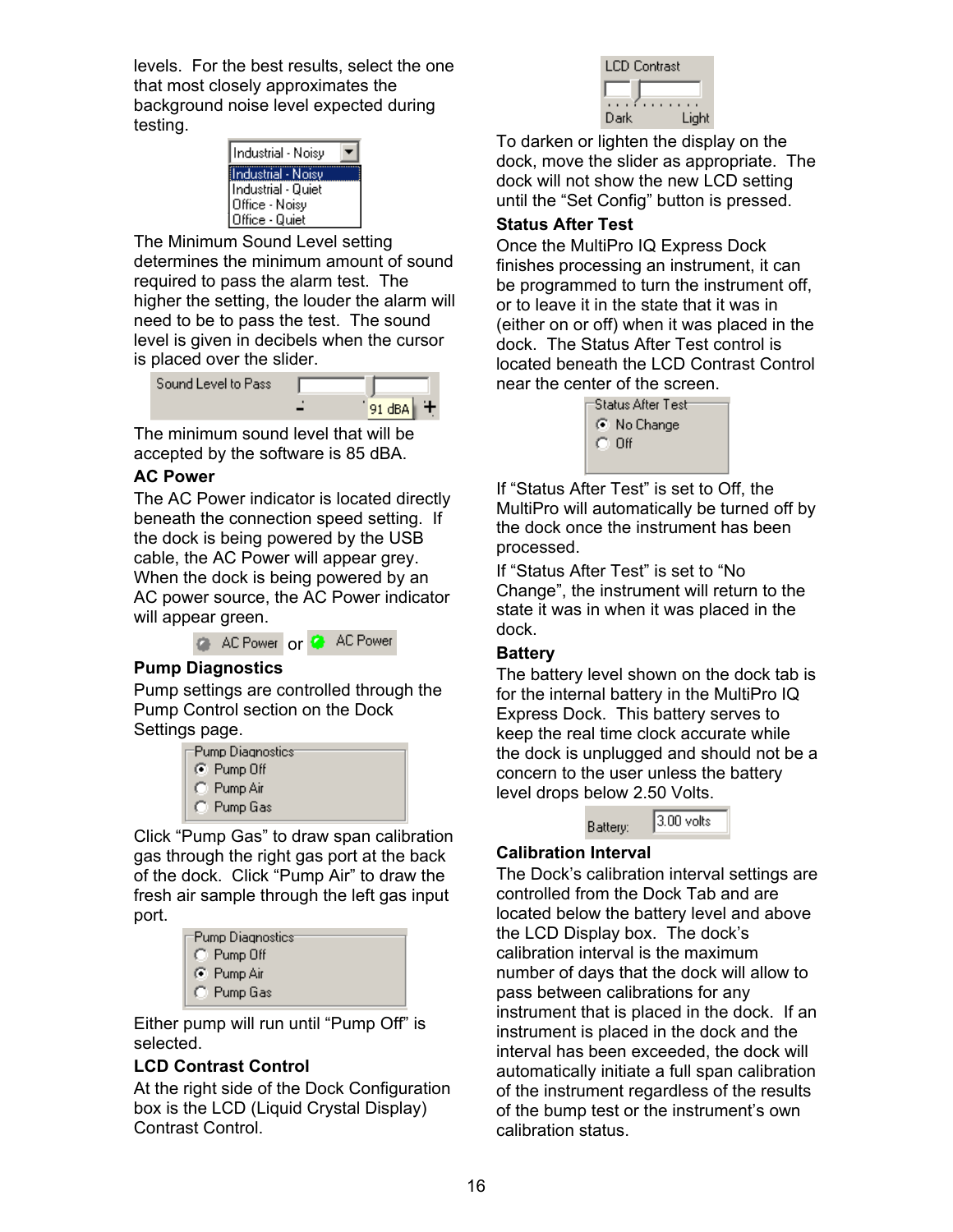| -Calibration Interval-       |     |
|------------------------------|-----|
| $\Gamma$ Enable Cal Interval | 130 |

To use the setting, click on Enable Cal Interval and set the interval to the number of days between calibrations. **Note that this setting may cause the instrument to undergo a full calibration even when the instrument itself is not due for calibration.**

### **Gas Configuration**

The calibration gas configuration for the dock is located on the right side of the window. If the values are shown in red text, they can be changed. If the values are shown in black text and you wish to change them, press "Change Config".



Note: The gas values shown in the gas configuration screen are the values that will be used in calibrating the MultiPro instruments that interface with the dock regardless of the MultiPro's own built-in calibration gas settings.

To change the calibration gas value, use the arrows to the right of the gas value input box to increase or decrease the value.

*AWARNING Calibration values* **shown in the Gas Value column must match those appearing on the calibration gas cylinder(s) that will be used to calibrate the detector. Nonmatching calibration gas and calibration gas value settings will lead to inaccurate and potentially dangerous readings.** 

#### **Saving new settings**

When all necessary changes have been made, press the "Set Configuration"

button to upload the new settings to the dock.



The software will notify you once the dock configuration has been updated.

| <b>MultiPro IQ Express</b>  |  |
|-----------------------------|--|
| Dock Configuration Updated! |  |
|                             |  |

### **Dock LCD Display**

At the lower left corner of the Dock status tab is Dock LCD Display window. This is most often used when a dock is controlled remotely via Ethernet where the PC user is unable to physically see the dock.

| )ock LCD Display |  |
|------------------|--|
|                  |  |

Get Current LCD Display

To view the dock's Display, click on "Get Current LCD Display".

Dock LCD Display-

READY 10:44\* **15 JUL 2008** 

\* as of 7/15/2008 10:44:51 AM

Get Current LCD Display

### **Ethernet Controls**

For docks that are connected by Ethernet, there are three additional controls on the lower right corner of the display: Ethernet, Ping and E-mail. To view the Ethernet settings, click on the Ethernet button

| Change Config |
|---------------|
| Ethernet      |
| Ping          |
| Email.        |
| << Simple     |
| Set Confiq    |

| 10 Ethernet Setup       |      |                    |     |      |        |
|-------------------------|------|--------------------|-----|------|--------|
| <b>Physical Address</b> |      | 120                |     | 255  | 255    |
| <b>IP Address</b>       | 1192 | 1168               | 10  | 1120 |        |
| Subnet Mask             | 255  | 255                | 255 | IО   |        |
| Gateway IP Address      | 1192 | 1198               | 110 |      |        |
| Set Defaults            |      | Auto Detect (DHCP) |     | ŪΚ   | Cancel |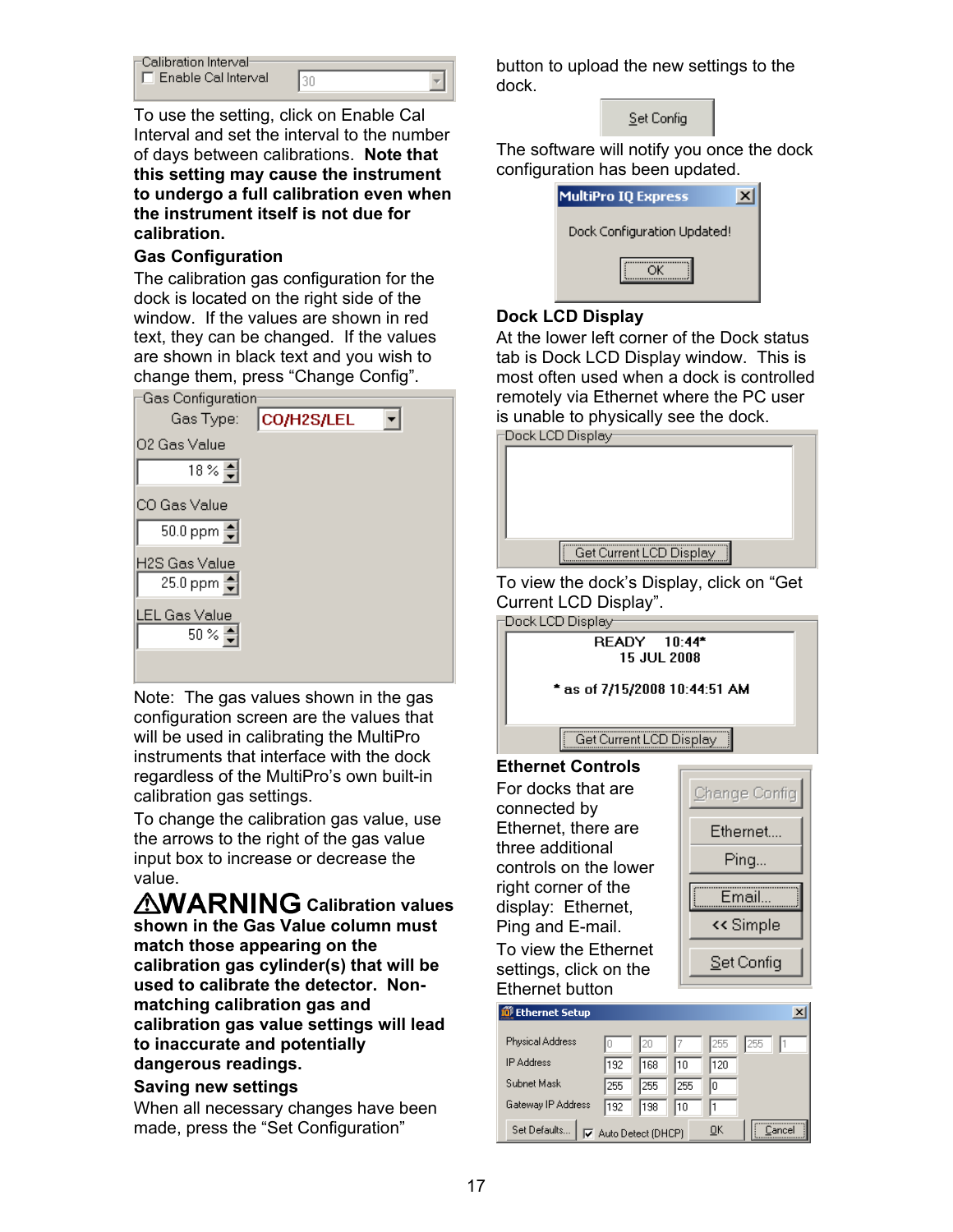To test the dock connection, press the Ping button. A status window will be shown to indicate whether the ping was successful or not.



The dock's e-mail settings are controlled through the Database Manager Pro program, but can be viewed by clicking on the e-mail button. The e-mail status, IP Address of the dock, recipient e-mail address and text of the e-mail message are shown.



To test the e-mail ability of the dock, press the Test E-mail button at the lower left. An e-mail will be generated and sent to the recipient e-mail address that is listed. Press OK to close the Email Setup window.

### **3.2.2 Instrument Tab**

The MultiPro tab shows instrument information for the detector that is currently in the dock. The right side of the tab is identical to the Dock Status tab section discussed above. The blank space at right is an output box that shows detailed instrument information as it is processed.

| OK Fault<br>Detected Connected Processing<br><b>Testing Details</b><br>Audio Vibrator Visual Sump Zero Span- | Adding LEL Sensor Record.<br>Appending Sensor Record<br>Adding CD Sensor Record<br>Appending Sensor Record<br>Adding H2S Sensor Record.<br>Appending Sensor Report<br>Rends Table Updated<br>Database Undated<br>Database Llodate Task Ended |                   |
|--------------------------------------------------------------------------------------------------------------|----------------------------------------------------------------------------------------------------------------------------------------------------------------------------------------------------------------------------------------------|-------------------|
| 02:18.2 % LEL:30.7 % CO:56.8 ppm H2S:28.8 ppm Purge Complete<br>General 02   LEL   CO   H2S                  |                                                                                                                                                                                                                                              | View Session Data |
| <b>MaPin</b><br>Senial #<br>Firmware (2.30)<br>16156<br>Last Full Cal Diale 5/14/2007 9:34 18 AM             | Template DL Instr<br><b>36v</b><br><b>Battery</b>                                                                                                                                                                                            |                   |
| <b>Options</b><br>STEL Two<br>Databogon Interval Security Beep<br>0.10<br>Disabled<br>15                     | Cal Due Renander Burg Renander<br>30 dauls!<br>Disabled                                                                                                                                                                                      | Chris's Dock      |
|                                                                                                              | F Enable TWA Alam<br>Callback online                                                                                                                                                                                                         |                   |

The output box is updated as the instrument is detected, connected, and processed. When faults occur, the details of the fault will be shown and a red fault light will be shown. Below, a span calibration failure is the cause of the fault.



If the datalogger has been downloaded, the "View Session Data" control will appear on the right. Click on "View Session Data" to directly access session information for the instrument using the BioTrak Program.

View Session Data...

If the dock is currently empty, none of the status indicators will be lit.



### **3.3 Advanced Settings / Passcode**

The MultiPro IQ Express Dock may be set to verify a specific 4-digit passcode (PIN) in any instrument that interfaces with the dock. If the dock detects a PIN in the instrument that matches its own PIN, it will process the instrument. If the dock fails to detect a PIN, or recognizes a nonmatching PIN, it will not process the instrument.

To use the passcode feature a PIN must be entered into the MultiPro IQ Express Software and then uploaded to every instrument that will interface with the dock. Each dock must then be programmed with the same PIN and set to check for the code in the instruments.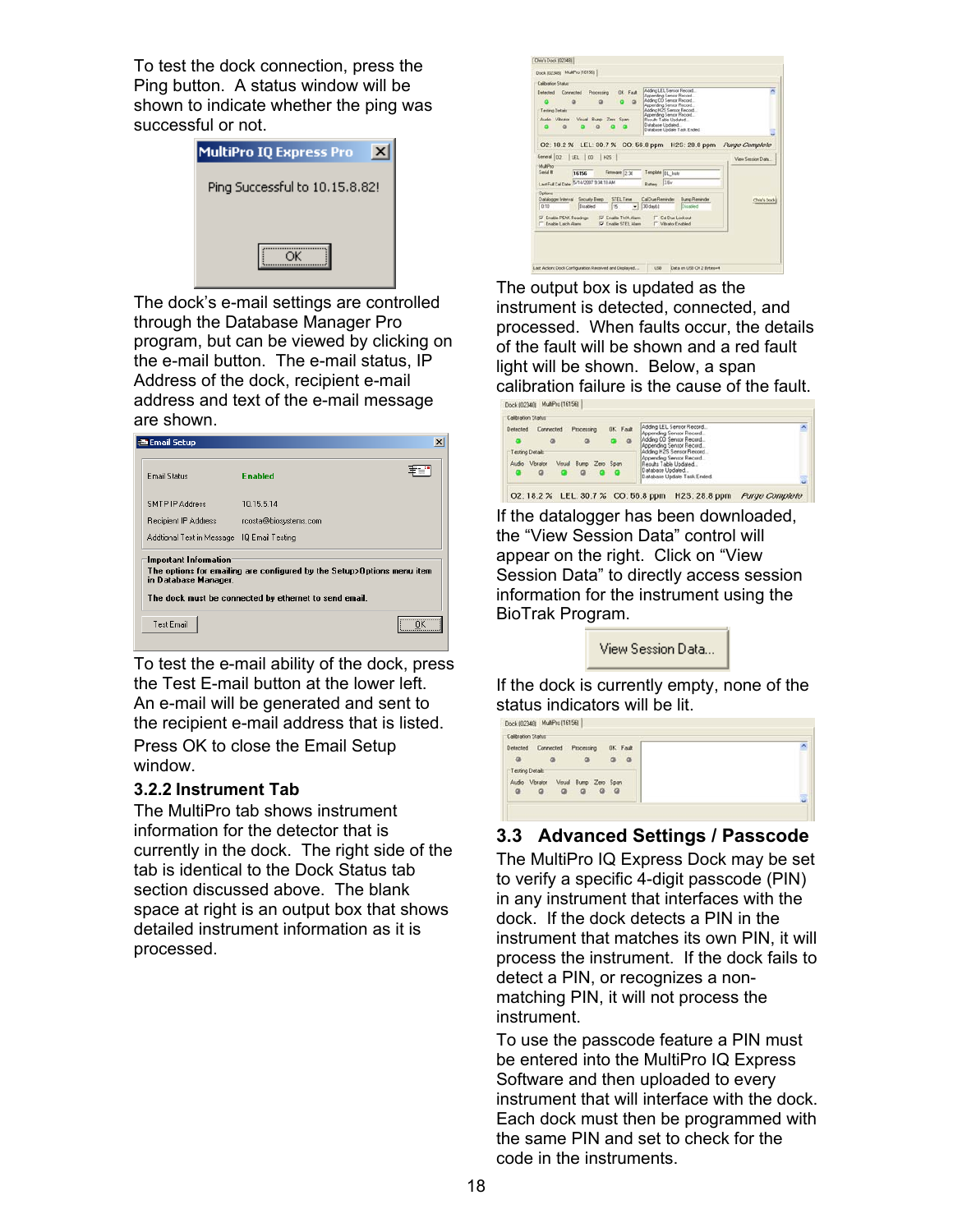1. Verify that the MultiPro instruments have firmware version 5.0 or higher. Instrument firmware version is shown in the start up screens for the instrument.

If needed, new MultiPro Firmware can be downloaded at no charge from Sperian Instrumentation's download website at

http://www.biodownloads.com.

2. Verify that the MultiPro IQ Express Dock contains firmware version 5.0 or higher. New dock firmware can also be downloaded at no charge from Sperian Instrumentation's download website at

http://www.biodownloads.com.

- 3. Select the dock that will be used to write the PIN (Personal Identification Number) to the instrument. Connect the dock to the PC either by USB port or by Ethernet port. If using an Ethernet connection, the Ethernet setting must be configured to "Live". If more than one dock will be used to update the instruments, perform steps 4-10 for each dock.
- 4. Open the IQ Express software.



5. Click "Advanced" in the row of buttons on the lower right. The software will automatically show the Security Login screen and prompt you for your user name and password. If the "Advanced" button is not shown, click on "Change Config" first to access it.



6. Enter a valid User ID and Password. The Access PIN settings will be shown:



7. Enter a unique 4-digit PIN in the input box under Access PIN and click on "Write to Instrument".

| Access PIN:                  |  |  |  |  |  |  |
|------------------------------|--|--|--|--|--|--|
| 1552                         |  |  |  |  |  |  |
| <b>⊽</b> Write to Instrument |  |  |  |  |  |  |

8. Click "Set Config" to tell the dock to upload the PIN setting to the instruments. The software will automatically show the Security Login screen a second time and prompt you for your user name and password. Once a valid User ID and Password have been entered, "PIN Lock Writing Enabled" will be shown in the dock configuration window. The dock is now ready to upload the PIN to the instruments.

 $3.00$  volts Battery: **PIN Lock Writing Enabled** 

- 9. Place the instrument(s) that is/are to be configured with the PIN in the dock while PIN Lock Writing is enabled.
- 10. Once the PIN has been uploaded to all of the instruments, access the dock's advanced settings again and click on "Check PIN". Then click the "Set Config" button.



Enter your User ID and password again when the Security Login window is shown.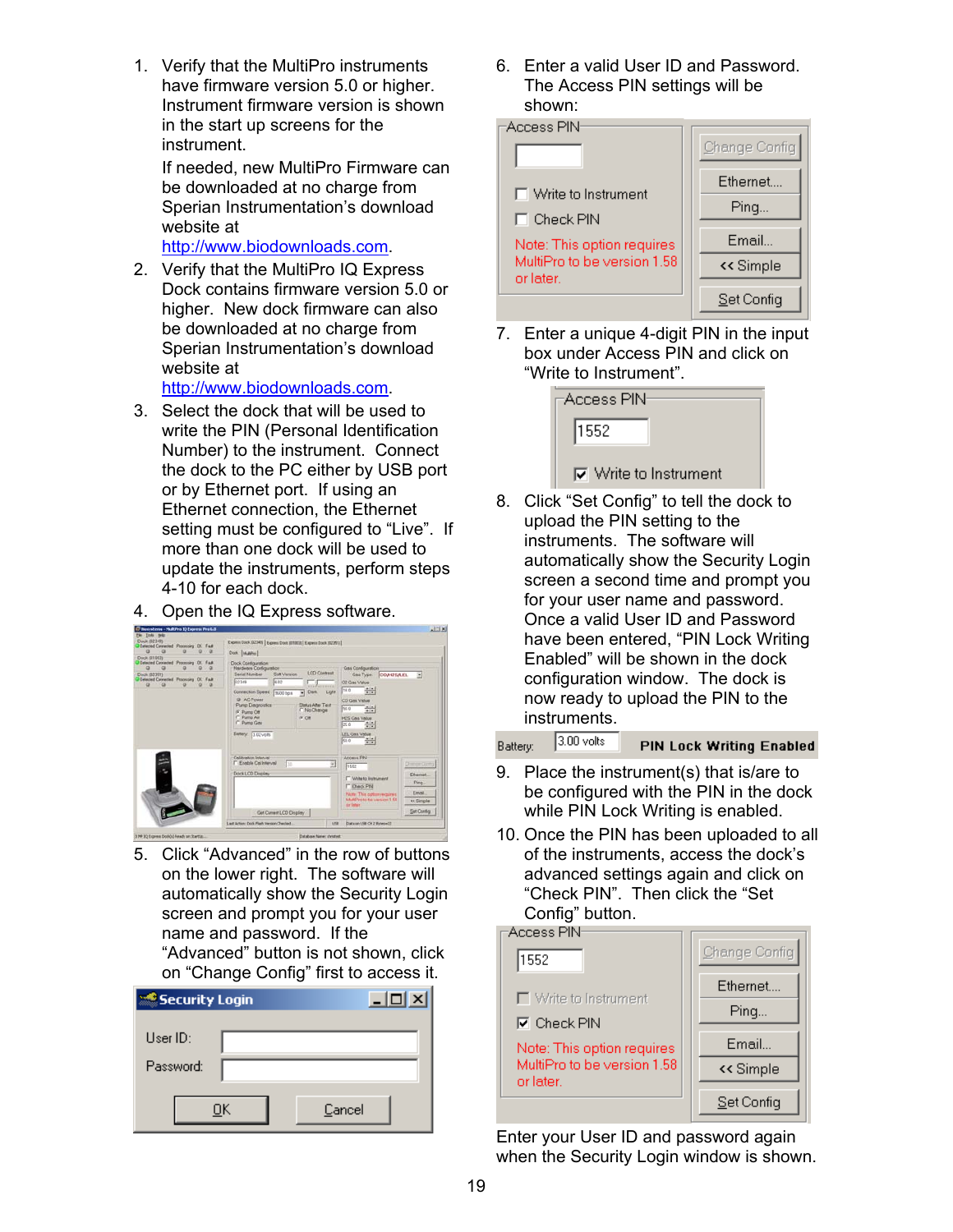A window will be shown to indicate that the dock configuration has been updated.

| <b>IQ Express</b>           |  |
|-----------------------------|--|
| Dock Configuration Updated! |  |
|                             |  |

11. Click OK. "PIN Lock Enabled" will then be shown in the PC software in the dock configuration window.

The dock will now verify the PIN in any instrument that interfaces with it.

12. For every other dock in the system, access the dock's advanced settings, enter the PIN, click on "Check PIN" and click the "Set Config" button.

With PIN lock enabled, only instruments with a PIN matching the dock's PIN will be processed.

### **4. Dock Use**

Once the MultiPro IQ Express is connected to the gas cylinder(s) and has been properly configured, it is ready to accept the MultiPro gas detector.

The MultiPro must be turned on when it is placed in the dock.



**Note: If the MultiPro has just been turned on, wait at least three minutes after the conclusion of the startup sequence to allow the readings to fully stabilize before placing the instrument in the dock.** 

**Note: If a sensor has just been replaced, it must be allowed to stabilize before placing the instrument in the dock. See the sensor replacement section of the MultiPro Reference Manual for further information on sensor stabilization.** 

If you plan to test the instrument with the pump attached, insert the orange spacer between the pump and the MultiPro IQ Express Dock as shown below. The nubs on the spacer should face down and be flush with the IQ Express Dock housing. Once the spacer is in, insert the detector into the dock.



Once the dock recognizes the instrument, it will show the following screens.



Once the connection is made, the IQ Express will display "Connected", followed by the instrument type, software version and recognized sensors.



**Note: MultiPro Instrument firmware version 1.26 or greater is required for interface with the MultiPro IQ Express Dock. Attempts to use the MultiPro IQ Express Dock with instruments with earlier firmware versions will result in errors.** 

If the dock recognizes the MultiPro but is unable to maintain the connection, the following screen will be shown:

CONNECTION LOST

**See section 4.2 for more information of connection issues** 

### **4.1 Test Sequence**

Once the instrument has been recognized, the zero calibration will begin.

**AWARNING** Performing the **fresh air calibration in a contaminated atmosphere will lead to inaccurate and potentially dangerous readings. The IQ Express must be located in a fresh air**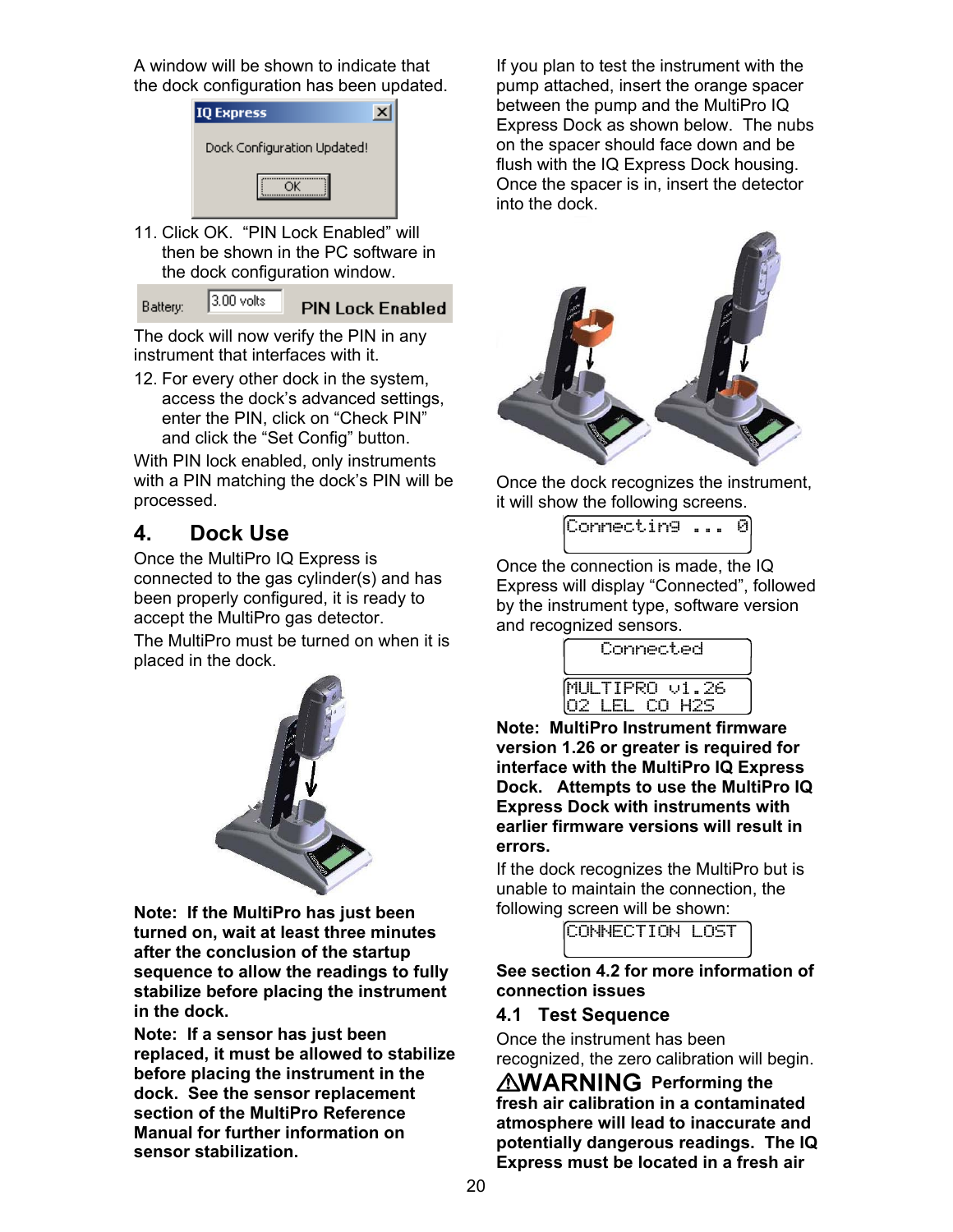**environment containing 20.9% oxygen and no toxic gases during calibration. If fresh air is unavailable, a cylinder of "zero air" containing 20.9% oxygen and 0 PPM toxic gases must be connected to the fresh air port with a demand flow regulator and a piece of tubing whenever an instrument is in the MultiPro IQ Express Dock.**

> (Zero Calibrating

Once the zero calibration is complete, the dock will flow gas to the instrument in order to perform the "bump" test. If the instrument is due for calibration, the dock will bypass the bump test and proceed directly to the span calibration.

Once the instrument responds to the gas, the dock will analyze the response to determine if the instrument passes the bump test.

| m | ш<br>m |
|---|--------|

The gas detector will pass the bump test if the sensor response to the gas is within 10% if the reading is lower than the expected sensor output or within 20% if the reading is higher than the expected sensor output. If the bump test is passed, the dock will proceed to the alarm tests.<br> **EERO BUMP** 



If the instrument fails the bump test or if the instrument's calibration due date has passed, the dock will automatically bypass the bump test and proceed to a full instrument calibration without further input from the user.



Following successful bump test or calibration, the dock will test the instrument's alarm systems.

|  | ---- | н   |
|--|------|-----|
|  |      | --- |
|  |      |     |

If all alarms are operational, the following screen will be shown.

| - 11 | - |
|------|---|
|      |   |

**See section 4.3 for further details on assessing test failures.** 

If all tests have been passed, the following screen will be shown.



Remove the detector from the dock. The detector is now fit for use.

Once the detector is removed from the dock, the dock will reset itself and prepare itself for the next instrument. In approximately 10 seconds the display will show the READY screens. The dock is then ready for the next detector.

| Y |  |  | н<br>п<br>- | . . |  |
|---|--|--|-------------|-----|--|
|   |  |  |             |     |  |

### **4.2 IrDA Connection Issues 4.2.1 Connection Lost**

In the event of a loss of communication between the dock and the instrument, the LCD will first indicate that the IrDA is not responding.

> (IrDA Not Respondin9, pls wait

If the dock fails to reestablish the connection, the LCD will indicate "Connection Lost".

CONNECTION LOST!

Remove the instrument from the dock. The dock should reset itself in approximately 10 seconds.

"IrDA Busy" may also be shown.



### **4.2.2 Outright Failure to Connect**

If the MultiPro is placed in the dock and connection fails outright, a dot will appear on the screen to the right of the date. The dot is an indicator that the instrument IS in the dock, but the dock is unable to establish any type of connection to it.



### Instrument in dock indicator

The dot will disappear as soon as the dock establishes connection with the dock.

If the dot persists, take the MultiPro out of the dock and turn it on before returning it to the dock. If that fails to correct the problem, call Sperian Instrumentation for more information.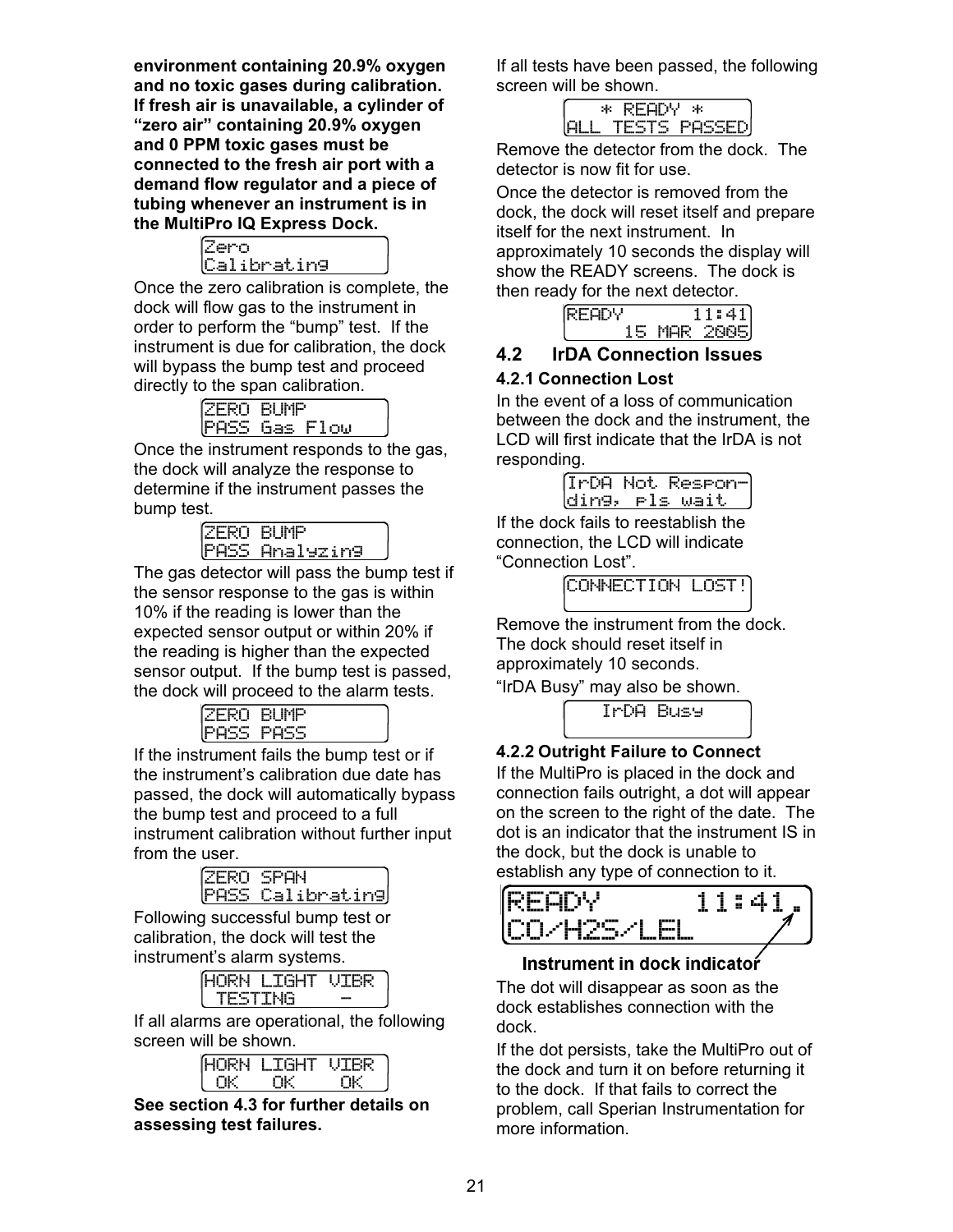### **4.3 Test Failures**

Failures can occur for a number of reasons. When a fault occurs, the reason for the failure will be shown on the dock's LCD. If the Express Software is running and the dock is properly connected to the PC, the fault will also be indicated in the output box on the instrument tab in the IQ Express software.

| Express Dock (02365)                |                               |                        |                    |                                                                                                                                                                            |  |
|-------------------------------------|-------------------------------|------------------------|--------------------|----------------------------------------------------------------------------------------------------------------------------------------------------------------------------|--|
|                                     | Dock (02305) MultiPro (01912) |                        |                    |                                                                                                                                                                            |  |
| Calibration Status<br>Detected<br>ο | Connected<br>$\alpha$         | Processing<br>$\alpha$ | OK Fault<br>$\sim$ | SPAN CAL FAILURE !!!<br>Standbu Mode<br>Completing Test<br>Disconnected at 3/15/2005 1:51:43 PM<br>Updating Instrument Record<br>Results Table Updated<br>Database Updated |  |

### **4.3.1 No gas detected**

If the detector fails to respond to the calibration gas, the message "NO GAS DETECTED" will be shown.

### **4.3.2 Span calibration failure**

If the IQ Express is unable to complete the span calibration, the dock will show the failure on the LCD. The failure will also be shown in the output box on the instrument page in the PC software.



### **4.3.3 Alarm test failure**

If the dock fails to recognize an alarm that should be present, it will indicate it on the display screen following the alarm test.



The failure will also be indicated in the software in the instrument information.

### **4.3.4 PC Aborted Test**

If the PC is unable to complete the tests for any reason, the following screen will be shown:



This message may be shown for a variety of reasons. See the Calibration Status output box for further details.

### **5. Menu Items**

### **5.1 File Menu**

The File menu contains the Exit Control and a control for directly launching the Database Manager program.



### **5.2 Tools Menu**

The Tools menu contains options for the MultiPro IQ Express including the following:

- Dock Timeout Setting
- Calibration Gas Lot Number Entry (for tracking purposes)
- Instrument Settings for the detector including the Timeout Setting and the Calibration Due Reminder Setting
- Settings for Printing Calibration and Bump Test Certificates.

Click on Tools / Options to access the settings.

|      | <b>MultiPro IQ Express</b> |         |  |  |  |  |  |
|------|----------------------------|---------|--|--|--|--|--|
|      | File   Tools Help          |         |  |  |  |  |  |
| -Doi |                            | Options |  |  |  |  |  |

The Options screen will then be shown.



### **5.2.1 Dock**

The Dock Tab under Tools / Options includes settings for the Dock Timeout, Calibration Gas Lot Number, Purchase Order # and the sound setting that the dock will use to indicate instrument faults. Each dock has its own unique settings.

| <b>Options</b>                 |                                               |        |
|--------------------------------|-----------------------------------------------|--------|
| Dock                           | MultiPro   Certificates   Session Downloading |        |
| Dock Timeout (secs):           | $\vert \cdot \vert$<br>110                    |        |
| Cal Gas Lot #                  | N/A                                           |        |
| Cal Gas PO #                   | IN/A                                          |        |
| Play Sound on Instrument Fault |                                               | Play   |
|                                |                                               |        |
|                                | ΟK                                            | Cancel |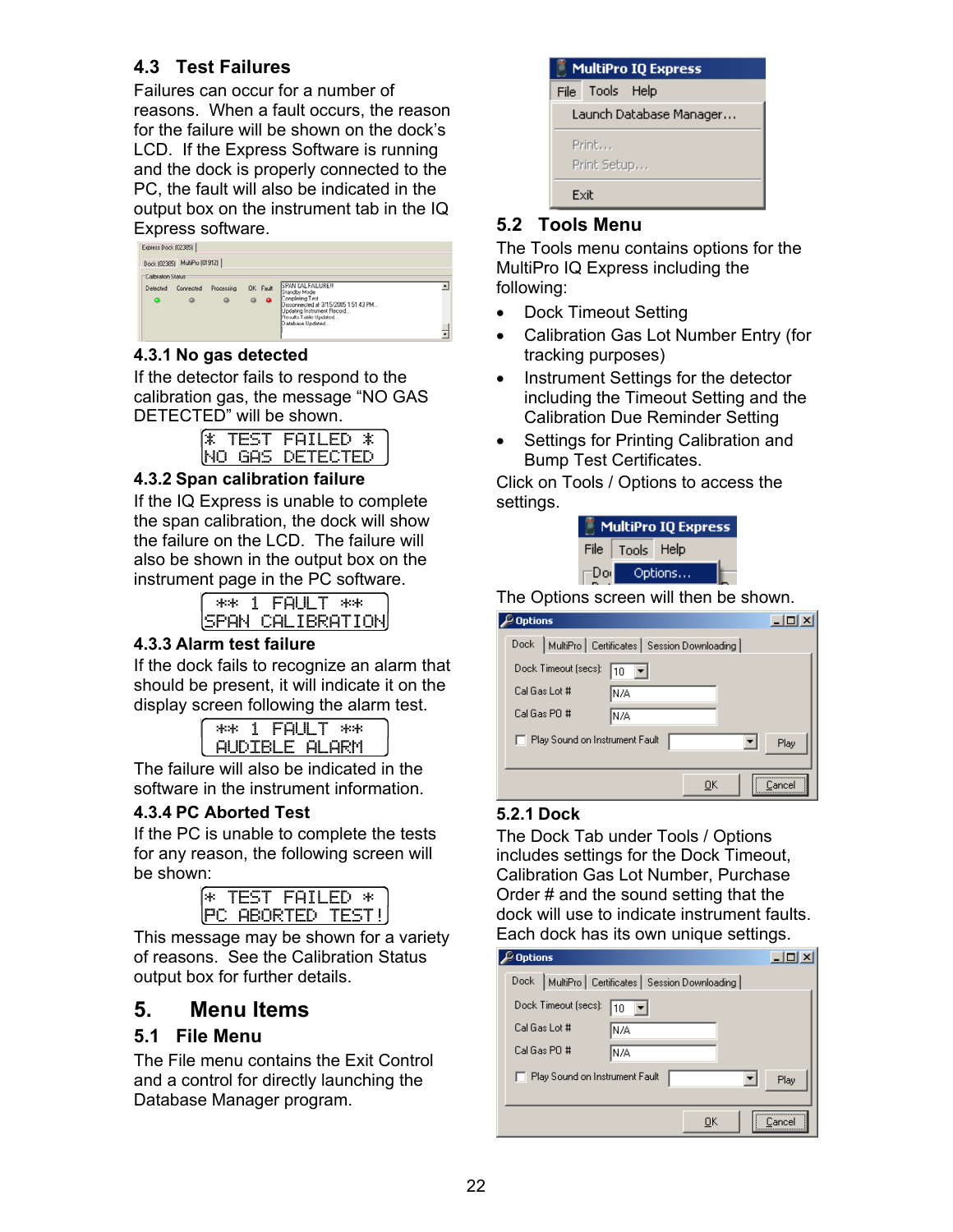The Dock Timeout Setting controls the amount of time that needs to pass after connection between the dock and the PC is lost before the system will notify you that the connection has been lost. Options are given in whole numbers between 1 and 10 seconds. To change the setting, click on the arrow to the right of the timeout setting to access the list and select the new setting.

The Calibration Gas Lot Number is an input box that allows the user to enter the lot number into the PC's records. The lot number will then be shown on any calibration certificates that are printed.

To select a specific sound that will be played when the dock experiences a fault condition, first click the checkbox next to "Play Sound on Instrument Fault" and then select the sound from the list in the drop down box.

| □ Play Sound on Instrument Fault | Alert1.wav |  |
|----------------------------------|------------|--|
|                                  | Alert1.wav |  |
|                                  | Alert2.wav |  |
|                                  | Alert3.wav |  |
|                                  | Alert4.wav |  |
|                                  | Alert5.wav |  |
| ock LCD Display                  | Alert6.wav |  |
|                                  | Alert7.wav |  |
|                                  | Boo.wav    |  |

### **5.2.2 MultiPro**

The MultiPro tab contains settings for the MultiPro instrument including the Timeout setting, the Calibration Due Reminder setting, the option to automatically update MultiPro Firmware and calibration options.



The Timeout setting controls the amount of time that needs to pass after connection between the dock and the PC is lost before the instrument will reset itself. Options are in 5-second increments from 5 to 30 seconds. To change the setting, click on the arrow to the right of the timeout setting to access the list and select the new setting.

The Calibration Due Reminder setting controls the amount of time that needs to pass without a successful calibration before the MultiPro will remind you that calibration is due. The reminder can be set to any whole number between 1 and 180 days. To disable the calibration due reminder, change the setting to "0". To change the setting, click on the arrow to the right of the timeout setting to access the list and select the new setting. The checkbox to the left of "Upgrade MultiPro" controls automatic MultiPro Firmware updates by the IQ Express Dock whenever a MultiPro is placed in the dock. Click on the box to enable the automatic updates.

The checkbox to the left of "Display Gas Readings" controls whether gas readings are shown on the IQ Express dock during instrument processing.

The MultiPro firmware must be downloaded and stored in the appropriate folder for the updates to take place. The folder location is on your local hard drive under Program Files.

#### **New firmware files for MultiPro instruments must be stored in the following folder: C:\ Program Files \ Biosystems \ Flash Upload Utilities \ MultiPro .**

Two calibration options are listed near the bottom of the window.

Select "Calibrate Now" to automatically perform a full calibration whenever an instrument is placed in the dock.

Select "Skip Calibration" to automatically skip the calibration of any instrument that is placed in the dock.

### **5.2.3 Certificates**

The Certificates tab provides controls for the automatic printing of Calibration and Bump Test Certificates.



Click on the check box next to the option to select it. Note that a great deal of paperwork could be generated if "Print Bump Certificates" is selected and a large number of instruments are in use that are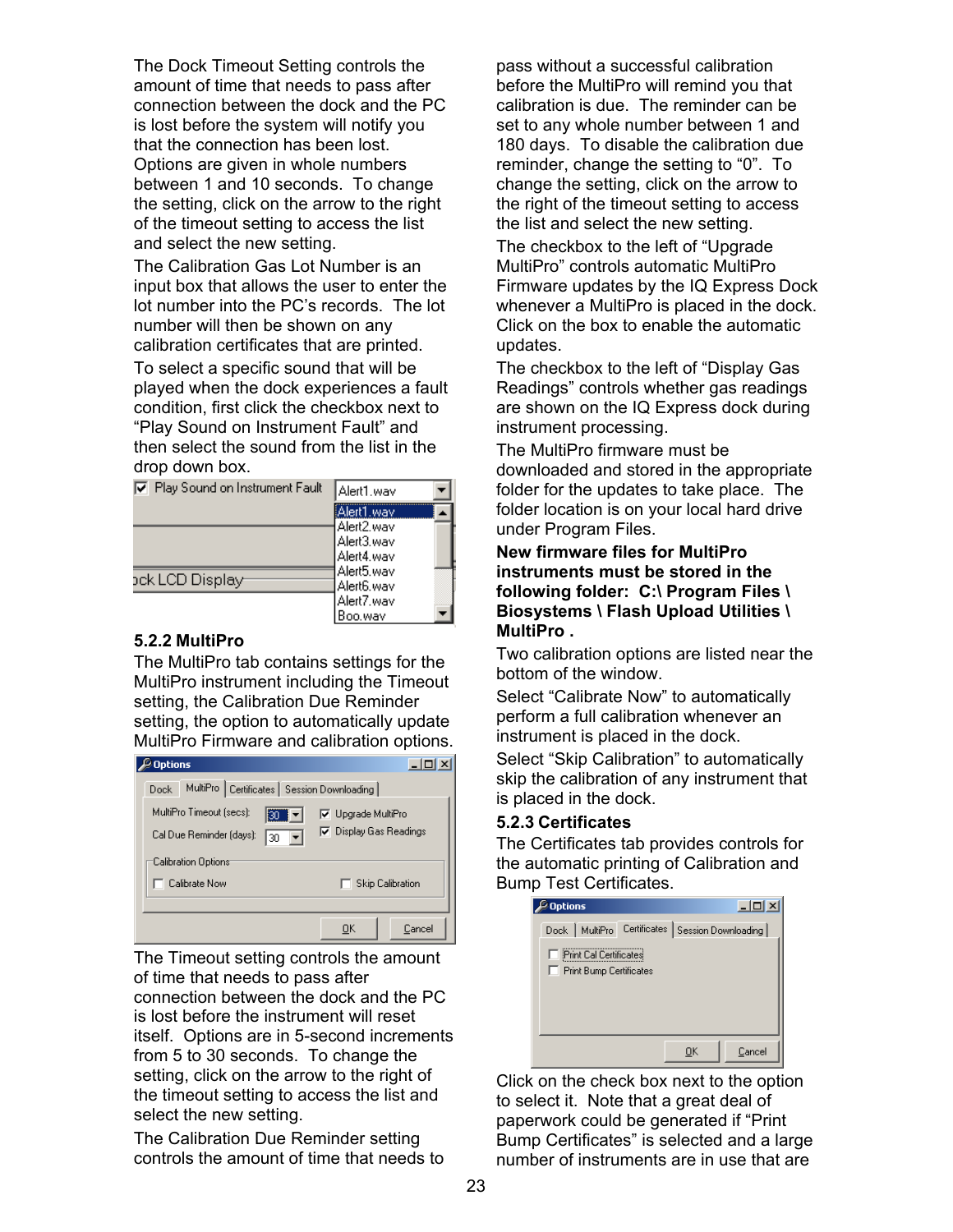bump-tested daily though the IQ Express Dock.

### **5.2.4 Session Downloading**

The session downloading option contains the control for the file location for session downloads.



To change the destination directory for the downloaded files, either type the address in directly or use the "Browse" button to locate it.

To view stored data files in the download folder, press the "Show Data Files" button. Once the data files are shown, if BioTrak version 7.40 or later is installed, clicking on one of the stored files will automatically launch BioTrak.

### **5.3 Help Menu**

The Help menu contains two options "Check for Update" and "About IQ Express".



### **5.3.1 Check for Update**

The "Check for Update option links to Sperian Instrumentation's Software Download site at:

http://www.biodownloads.com .

### **5.3.2 About IQ Express**

The About IQ Express contains two tabs to convey information about the dock and the PC that is controlling it. The MultiPro IQ Express Pro tab shows the dock's firmware version and basic information



#### The System tab contain specific information about your PC's operating system.

| ວງບເບ⊓ກ.                                                                                                                                                                                                           |                                                        |                 |  |  |
|--------------------------------------------------------------------------------------------------------------------------------------------------------------------------------------------------------------------|--------------------------------------------------------|-----------------|--|--|
| <b>About MultiPro IQ Express</b>                                                                                                                                                                                   |                                                        | $\vert x \vert$ |  |  |
|                                                                                                                                                                                                                    | System                                                 |                 |  |  |
| MultiPro IQ Express Pro<br>los<br>Windows XP Professional Service Pack 2 (Build 2600)<br>OS Version<br>5.1.2600<br><b>BIOWMHOLMQUIST</b><br>Computer Name<br>User Name<br>mholmquist<br>Windows Folder: C:\WINDOWS |                                                        |                 |  |  |
|                                                                                                                                                                                                                    | <br><b>SPERIAN</b><br>ПK<br>-------------------------- |                 |  |  |

### **6. Software Upgrades**

Sperian Instrumentation will release new versions of MultiPro IQ Express software from time to time. Upgrades may be loaded onto the PC from a CD or may be downloaded from the Internet.

To install the new version from CD, simply place the disk in your PC's CD-tray. The upload will start automatically and will immediately prompt you to install the software.

To upload the new Flash File from the Internet, go to the Sperian Instrumentation Software Downloads website at:

### **http://www.biodownloads.com**

To upgrade the flash, download the new flash from Biodownloads.com to the following folder: C:\ Program Files \ Biosystems \ MultiPro IQ Express \ Dock Flash. Then run the Flash Upload program, which is located in the same directory.

The following screen will be shown when the PC is ready to proceed with the flash upgrade.

|     | $\sim$                                                                                                                                                      |  |  |  |
|-----|-------------------------------------------------------------------------------------------------------------------------------------------------------------|--|--|--|
| ey. | The Dock 2385 flash must be upgraded to 2.03 (2005/04/19 14:14:03) from 1.04 (2005/03/16 09:25:10)<br>to function with this version of MultiPro IO Express! |  |  |  |
|     | NOTE: Upgrading the flash will erase the Dock Memory. Use the previous version of MultiPro IO Express<br>to download these records if needed.               |  |  |  |
|     | Do you want to upgrade the Flash?                                                                                                                           |  |  |  |
|     | No<br>Yes                                                                                                                                                   |  |  |  |

Click Yes. The status of the upload is shown at the far right of the screen in the dock's information page.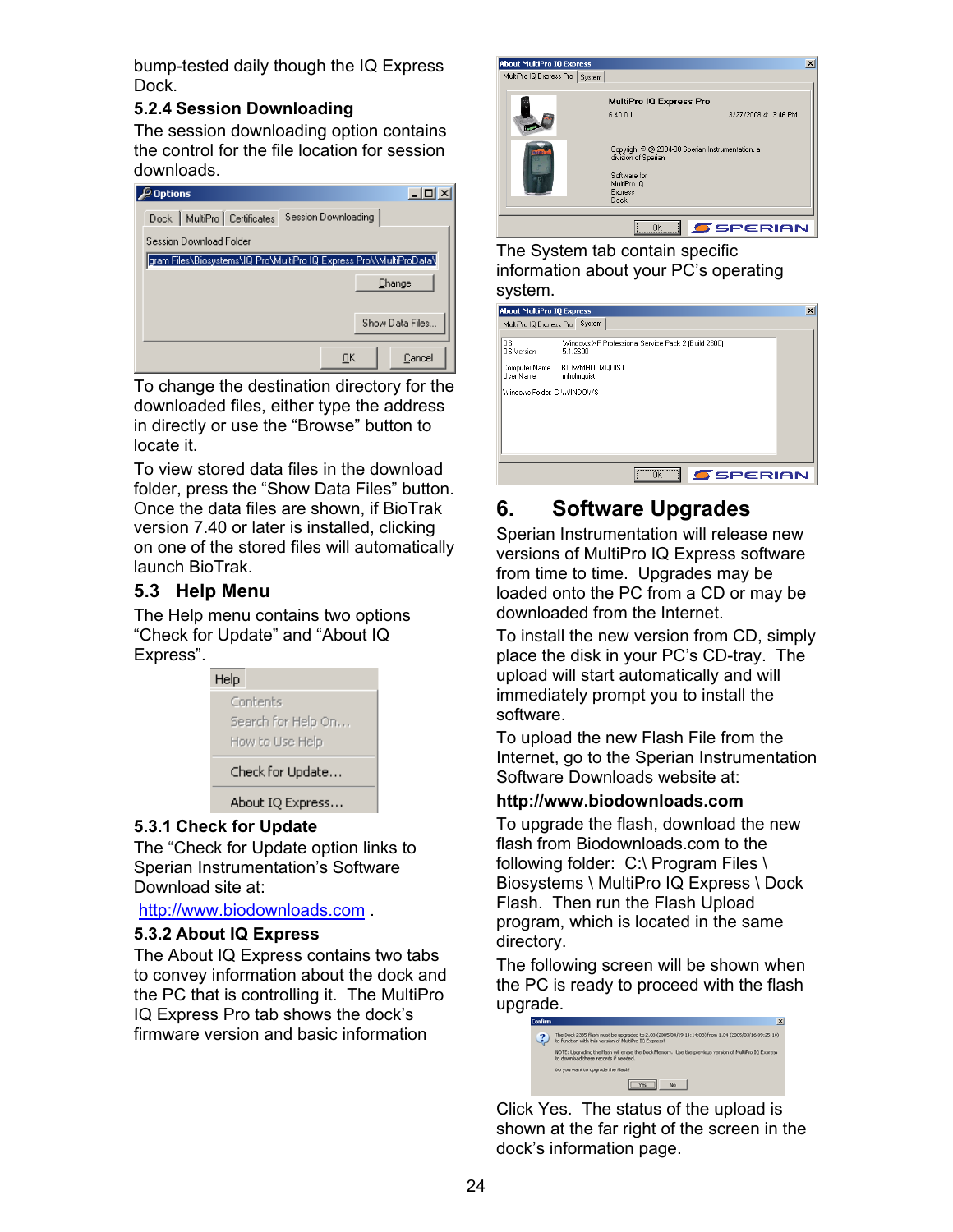| Flash Upload                       |                     |  |  |
|------------------------------------|---------------------|--|--|
| Flash Version:                     | 1 N 4               |  |  |
| Upgrading To:                      | 2.03                |  |  |
| Date:                              | 2005/04/19 14:14:03 |  |  |
| 4%                                 |                     |  |  |
| Writing Flash to Dock, Please Wait |                     |  |  |
|                                    |                     |  |  |

The dock will also indicate that the Flash is being uploaded.



**CAUTION Interfering with the flash upload may result in damage to the MultiPro IQ Express Dock.** 

Once the upload is completed, you'll need to restart the PC for the new settings to take effect.

| <b>MultiPro IQ Express</b>               | Dock(s) Flash Uploaded! Please Disconnect the USB Cable(s) and AC Adapter plug, reboot computer and |
|------------------------------------------|-----------------------------------------------------------------------------------------------------|
| rectart the software to complete upload! |                                                                                                     |

The dock will instruct you to unplug it. UPLOAD COMPLETED



Disconnect the MultiPro IQ Express Dock from the PC and click OK. If an AC power supply is being used to power the dock, unplug it as well. Once the display on the dock goes blank, reconnect the dock to the PC. The AC power supply may also be plugged back in at that time.

### **Appendix A: USB Architecture with Network Access**

### **USB Architecture**

with powered USB Hub

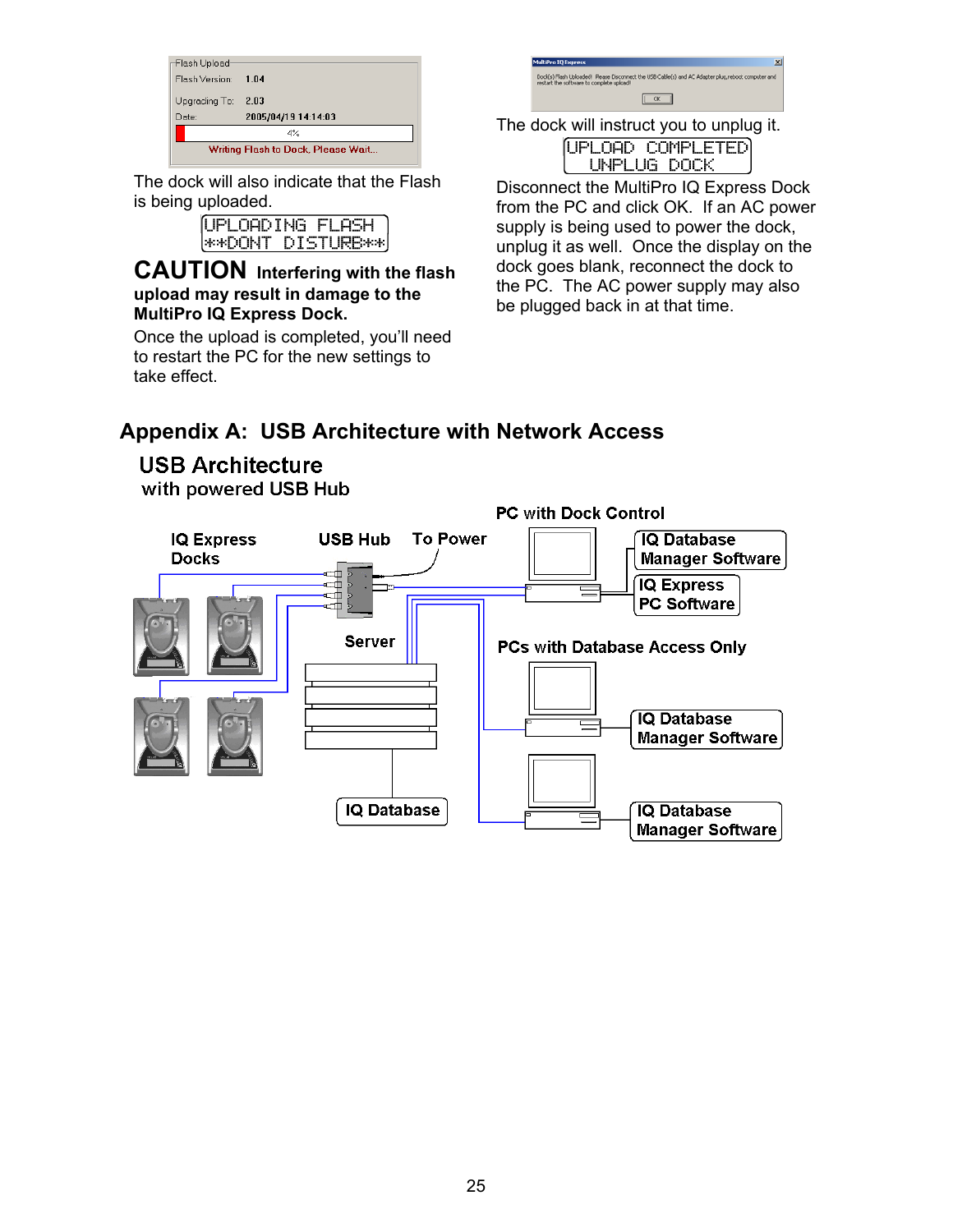### **Appendix B: Calibration Frequency**

One of the most common questions that we are asked at Sperian Instrumentation is: *"How often should I calibrate my gas detector?"*

#### **Sensor Reliability and Accuracy**

Today's sensors are designed to provide years of reliable service. In fact, many sensors are designed so that with normal use they will only lose 5% of their sensitivity per year or 10% over a two-year period. Given this, it should be possible to use a sensor for up to two full years without significant loss of sensitivity.

#### **Verification of Accuracy**

With so many reasons why a sensor can lose sensitivity and given the fact that dependable sensors can be key to survival in a hazardous environment, frequent verification of sensor performance is paramount.

There is only one sure way to verify that a sensor can respond to the gas for which it is designed. That is to expose it to a known concentration of target gas and compare the reading with the concentration of the gas. This is referred to as a "bump" test. This test is very simple and takes only a few seconds to accomplish. **The safest course of action is to do a "bump" test prior to each day's use**. It is not necessary to make a calibration adjustment if the readings fall between 90%\* and 120% of the expected value. As an example, if a CO sensor is checked using a gas concentration of 50 PPM it is not necessary to perform a calibration unless the readings are either below 45 PPM or above 60 PPM.

**\*The Canadian Standards Association (CSA) requires combustible gas sensors to undergo calibration when the displayed value during a bump test fails to fall between 100% and 120% of the expected value for the gas.** 

#### **Lengthening the Intervals between Verification of Accuracy**

We are often asked whether there are any circumstances in which the period between accuracy checks may be lengthened.

Sperian Instrumentation is not the only manufacturer to be asked this question! One of the professional

organizations to which Sperian Instrumentation belongs is the Industrial Safety Equipment Association (ISEA). The "Instrument Products" group of this organization has been very active in developing a protocol to clarify the minimum conditions under which the interval between accuracy checks may be lengthened.

A number of leading gas detection equipment manufacturers have participated in the development of the ISEA guidelines concerning calibration frequency. Sperian Instrumentation's procedures closely follow these guidelines.

If your operating procedures do not permit daily checking of the sensors, Sperian Instrumentation recommends the following procedure to establish a safe and prudent accuracy check schedule for your Sperian instruments:

- 1. During a period of initial use of at least 10 days in the intended atmosphere, check the sensor response daily to be sure there is nothing in the atmosphere that is poisoning the sensor(s). The period of initial use must be of sufficient duration to ensure that the sensors are exposed to all conditions that might have an adverse effect on the sensors.
- 2. If these tests demonstrate that it is not necessary to make adjustments, the time between checks may be lengthened. The interval between accuracy checking should not exceed 30 days.
- 3. When the interval has been extended the toxic and combustible gas sensors should be replaced immediately upon warranty expiration. This will minimize the risk of failure during the interval between sensor checks.
- 4. The history of the instrument response between verifications should be kept. Any conditions, incidents, experiences, or exposure to contaminants that might have an adverse effect on the calibration state of the sensors should trigger immediate re-verification of accuracy before further use.
- 5. Any changes in the environment in which the instrument is being used, or changes in the work that is being performed, should trigger a resumption of daily checking.
- 6. If there is any doubt at any time as to the accuracy of the sensors, verify the accuracy of the sensors by exposing them to known concentration test gas before further use.

Gas detectors used for the detection of oxygen deficiencies, flammable gases and vapors, or toxic contaminants must be maintained and operated properly to do the job they were designed to do. Always follow the guidelines provided by the manufacturer for any gas detection equipment you use!

If there is any doubt regarding your gas detector's accuracy, do an accuracy check! All it takes is a few moments to verify whether or not your instruments are safe to use.

#### **One Button Auto Calibration**

While it is only necessary to do a "bump" test to ensure that the sensors are working properly, all current Sperian gas detectors offer a one-button auto calibration feature. This feature allows you to calibrate a Sperian gas detector in about the same time as it takes to complete a "bump" test. The use of automatic bump test and calibration stations can further simplify the tasks, while automatically maintaining records.

#### **Don't take a chance with your life. Verify accuracy frequently!**

Please read also Sperian Instrumentation's application note: *AN20010808 "Use of 'equivalent' calibration gas mixtures"*. This application note provides procedures to ensure safe calibration of LEL sensors that are subject to silicone poisoning.

Sperian Instrumentation's website is located at

#### **http://www.sperian.com**